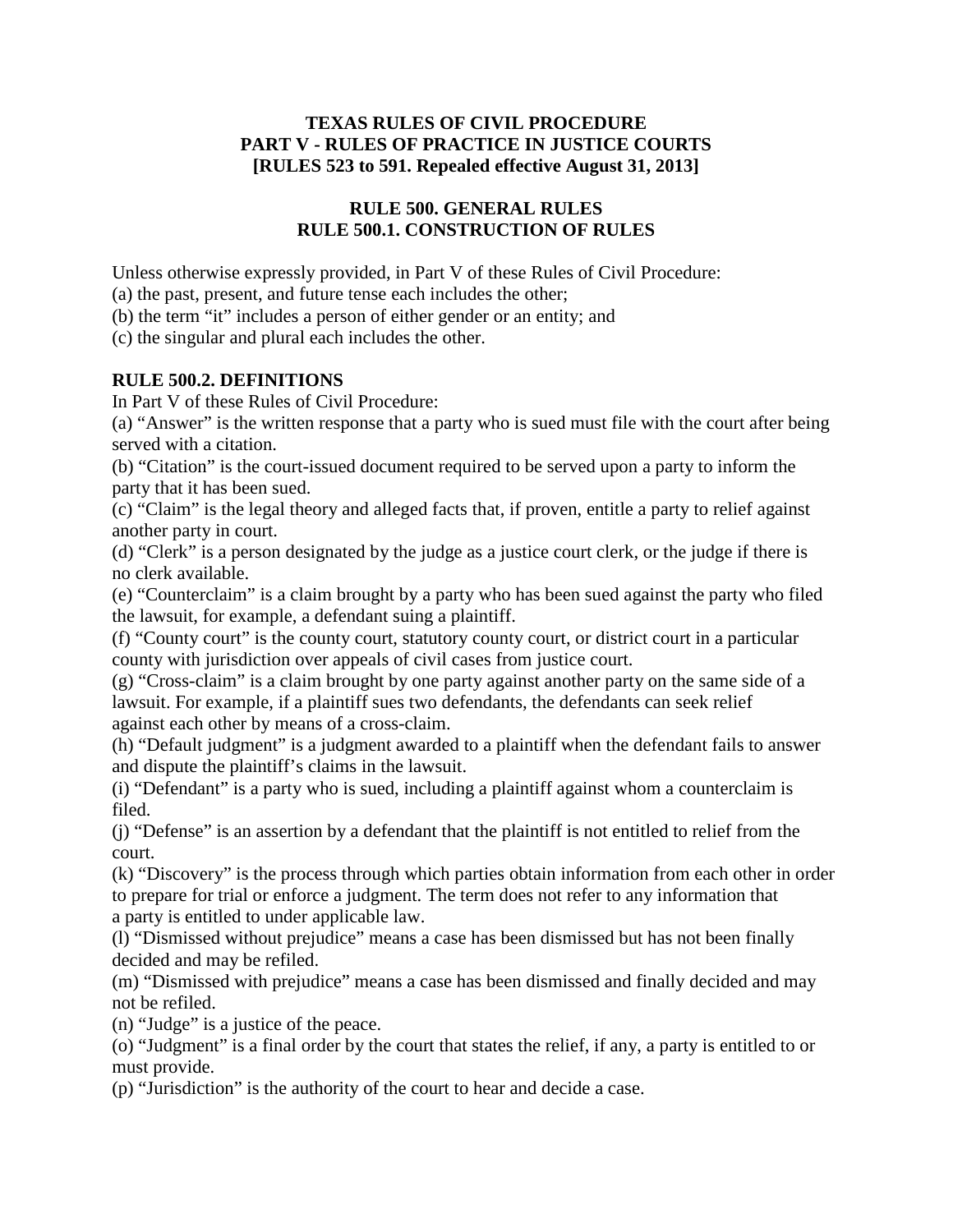(q) "Motion" is a request that the court make a specified ruling or order.

(r) "Notice" is a document prepared and delivered by the court or a party stating that something is required of the party receiving the notice.

(s) "Party" is a person or entity involved in the case that is either suing or being sued, including all plaintiffs, defendants, and third parties that have been joined in the case.

(t) "Petition" is a formal written application stating a party's claims and requesting relief from the court. It is the first document filed with the court to begin a lawsuit.

(u) "Plaintiff" is a party who sues, including a defendant who files a counterclaim.

(v) "Pleading" is a written document filed by a party, including a petition and an answer, that states a claim or defense and outlines the relief sought.

(w) "Relief" is the remedy a party requests from the court, such as the recovery of money or the return of property.

(x) "Serve" and "service" are delivery of citation as required by Rule 501.2, or of a document as required by Rule 501.4.

(y) "Sworn" means signed in front of someone authorized to take oaths, such as a notary, or signed under penalty of perjury. Filing a false sworn document can result in criminal prosecution.

(z) "Third party claim" is a claim brought by a party being sued against someone who is not yet a party to the case.

### **RULE 500.3. APPLICATION OF RULES IN JUSTICE COURT CASES**

(a) *Small Claims Case*. A small claims case is a lawsuit brought for the recovery of money damages, civil penalties, personal property, or other relief allowed by law. The claim can be for no more than \$10,000, excluding statutory interest and court costs but including attorney fees, if any. Small claims cases are governed by Rules 500-507 of Part V of the Rules of Civil Procedure.

(b) *Debt Claim Case*. A debt claim case is a lawsuit brought to recover a debt by an assignee of a claim, a debt collector or collection agency, a financial institution, or a person or entity primarily engaged in the business of lending money at interest. The claim can be for no more than \$10,000, excluding statutory interest and court costs but including attorney fees, if any. Debt claim cases in justice court are governed by Rules 500-507 and 508 of Part V of the Rules of Civil Procedure. To the extent of any conflict between Rule 508 and the rest of Part V, Rule 508 applies.

(c) *Repair and Remedy Case*. A repair and remedy case is a lawsuit filed by a residential tenant under Chapter 92, Subchapter B of the Texas Property Code to enforce the landlord's duty to repair or remedy a condition materially affecting the physical health or safety of an ordinary tenant. The relief sought can be for no more than \$10,000, excluding statutory interest and court costs but including attorney fees, if any. Repair and remedy cases are governed by Rules 500-507 and 509 of Part V of the Rules of Civil Procedure. To the extent of any conflict between Rule 509 and the rest of Part V, Rule 509 applies.

(d) *Eviction Case*. An eviction case is a lawsuit brought to recover possession of real property under Chapter 24 of the Texas Property Code, often by a landlord against a tenant. A claim for rent may be joined with an eviction case if the amount of rent due and unpaid is not more than \$10,000, excluding statutory interest and court costs but including attorney fees, if any. Eviction cases are governed by Rules 500-507 and 510 of Part V of the Rules of Civil Procedure. To the extent of any conflict between Rule 510 and the rest of Part V, Rule 510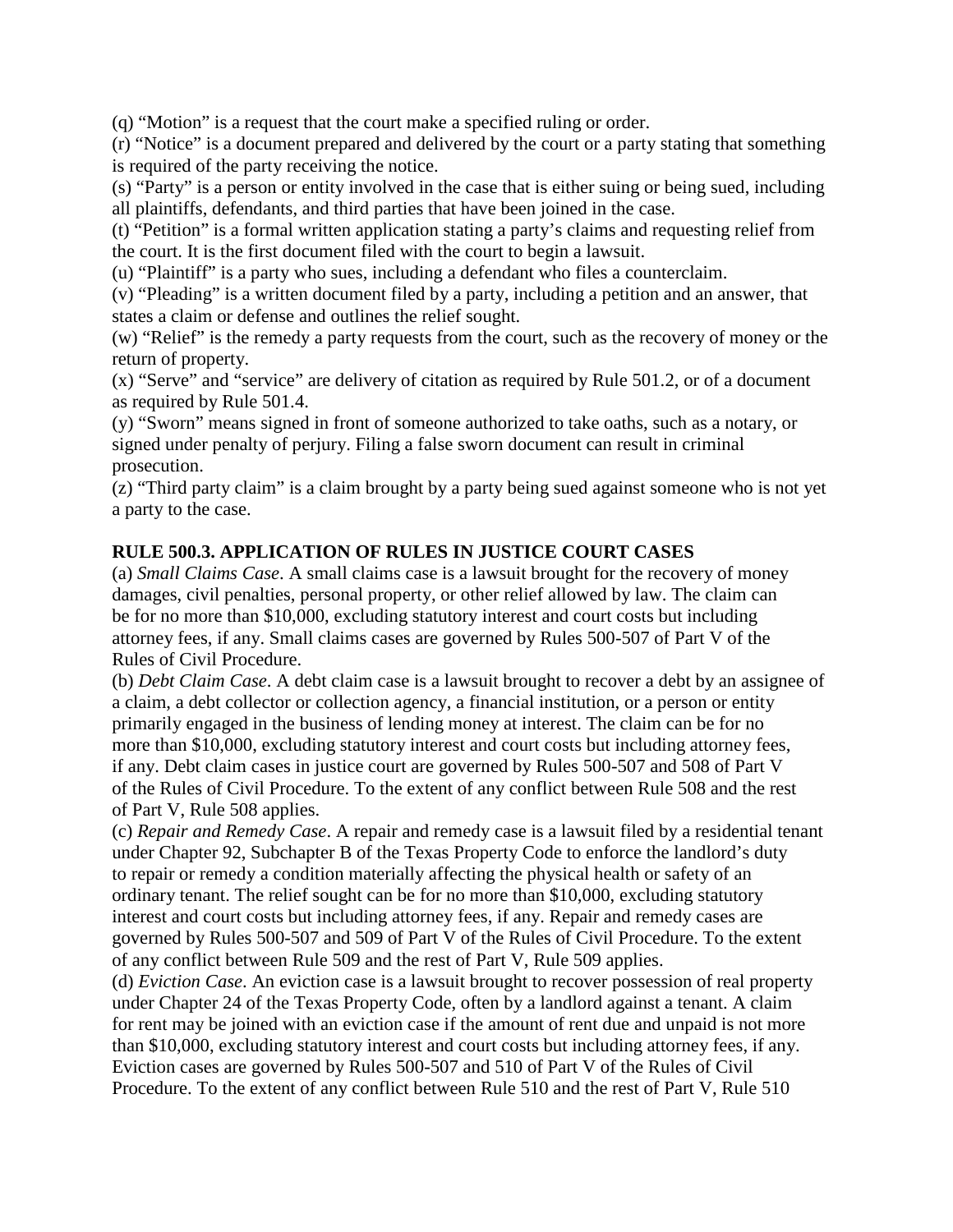applies.

(e) *Application of Other Rules*. The other Rules of Civil Procedure and the Rules of Evidence do not apply except:

(1) when the judge hearing the case determines that a particular rule must be followed to ensure that the proceedings are fair to all parties; or

(2) when otherwise specifically provided by law or these rules.

(f) *Examination of Rules*. The court must make the Rules of Civil Procedure and the Rules of Evidence available for examination, either in paper form or electronically, during the court's business hours.

## **RULE 500.4. REPRESENTATION IN JUSTICE COURT CASES**

(a) *Representation of an Individual*. An individual may:

(1) represent himself or herself;

(2) be represented by an authorized agent in an eviction case; or

(3) be represented by an attorney.

(b) *Representation of a Corporation or Other Entity*. A corporation or other entity may:

(1) be represented by an employee, owner, officer, or partner of the entity who is not an attorney;

(2) be represented by a property manager or other authorized agent in an eviction case; or

(3) be represented by an attorney.

(c) *Assisted Representation*. The court may, for good cause, allow an individual representing himself or herself to be assisted in court by a family member or other individual who is not being compensated.

# **RULE 500.5. COMPUTATION OF TIME; TIMELY FILING**

(a) *Computation of Time*. To compute a time period in these rules:

(1) exclude the day of the event that triggers the period;

(2) count every day, including Saturdays, Sundays, and legal holidays; and

(3) include the last day of the period, but

(A) if the last day is a Saturday, Sunday, or legal holiday, the time period is

extended to the next day that is not a Saturday, Sunday, or legal holiday; and

(B) if the last day for filing falls on a day during which the court is closed before

5:00 p.m., the time period is extended to the court's next business day.

(b) *Timely Filing by Mail*. Any document required to be filed by a given date is considered timely filed if deposited in the U.S. mail on or before that date, and received within 10 days of the due date. A legible postmark affixed by the United States Postal Service is evidence of the date of mailing.

(c) *Extensions*. The judge may, for good cause shown, extend any time period under these rules except those relating to new trial and appeal.

# **RULE 500.6. JUDGE TO DEVELOP THE CASE**

In order to develop the facts of the case, a judge may question a witness or party and may summon

any person or party to appear as a witness when the judge considers it necessary to ensure a correct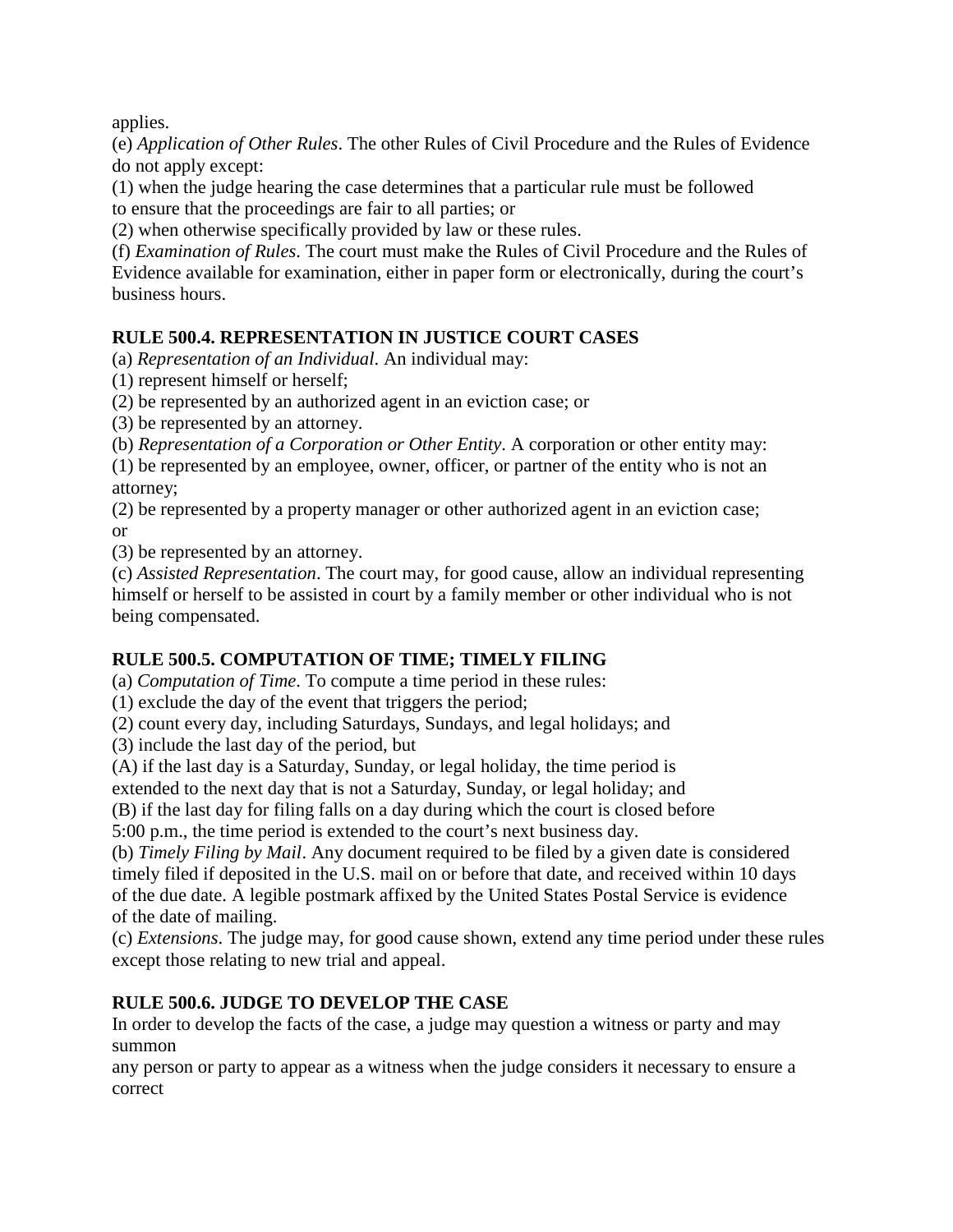judgment and a speedy disposition.

#### **RULE 500.7. EXCLUSION OF WITNESSES**

The court must, on a party's request, or may, on its own initiative, order witnesses excluded so that

they cannot hear the testimony of other witnesses. This rule does not authorize the exclusion of: (a) a party who is a natural person or the spouse of such natural person;

(b) an officer or employee designated as a representative of a party who is not a natural person; or

(c) a person whose presence is shown by a party to be essential to the presentation of the party's case.

#### **RULE 500.8. SUBPOENAS**

(a) *Use*. A subpoena may be used by a party or the judge to command a person or entity to attend and give testimony at a hearing or trial. A person may not be required by subpoena to appear in a county that is more than 150 miles from where the person resides or is served. (b) *Who Can Issue.* A subpoena may be issued by the clerk of the justice court or an attorney

authorized to practice in the State of Texas, as an officer of the court.

(c) *Form.* Every subpoena must be issued in the name of the "State of Texas" and must:

(1) state the style of the suit and its case number;

(2) state the court in which the suit is pending;

(3) state the date on which the subpoena is issued;

(4) identify the person to whom the subpoena is directed;

(5) state the date, time, place, and nature of the action required by the person to whom the subpoena is directed;

(6) identify the party at whose instance the subpoena is issued, and the party's attorney of record, if any;

(7) state that "Failure by any person without adequate excuse to obey a subpoena served upon that person may be deemed a contempt of court from which the subpoena is issued and may be punished by fine or confinement, or both"; and

(8) be signed by the person issuing the subpoena.

(d) *Service: Where, By Whom, How*. A subpoena may be served at any place within the State of Texas by any sheriff or constable of the State of Texas, or by any person who is not a party and is 18 years of age or older. A subpoena must be served by delivering a copy to the witness and tendering to that person any fees required by law. If the witness is a party and is represented by an attorney of record in the proceeding, the subpoena may be served on the witness's attorney of record. Proof of service must be made by filing either:

(1) the witness's signed written memorandum attached to the subpoena showing that the witness accepted the subpoena; or

(2) a statement by the person who made the service stating the date, time, and manner of service, and the name of the person served.

(e) *Compliance Required*. A person commanded by subpoena to appear and give testimony must remain at the hearing or trial from day to day until discharged by the court or by the party summoning the witness. If a subpoena commanding testimony is directed to a corporation, partnership, association, governmental agency, or other organization, and the matters on which examination is requested are described with reasonable particularity, the organization must designate one or more persons to testify on its behalf as to matters known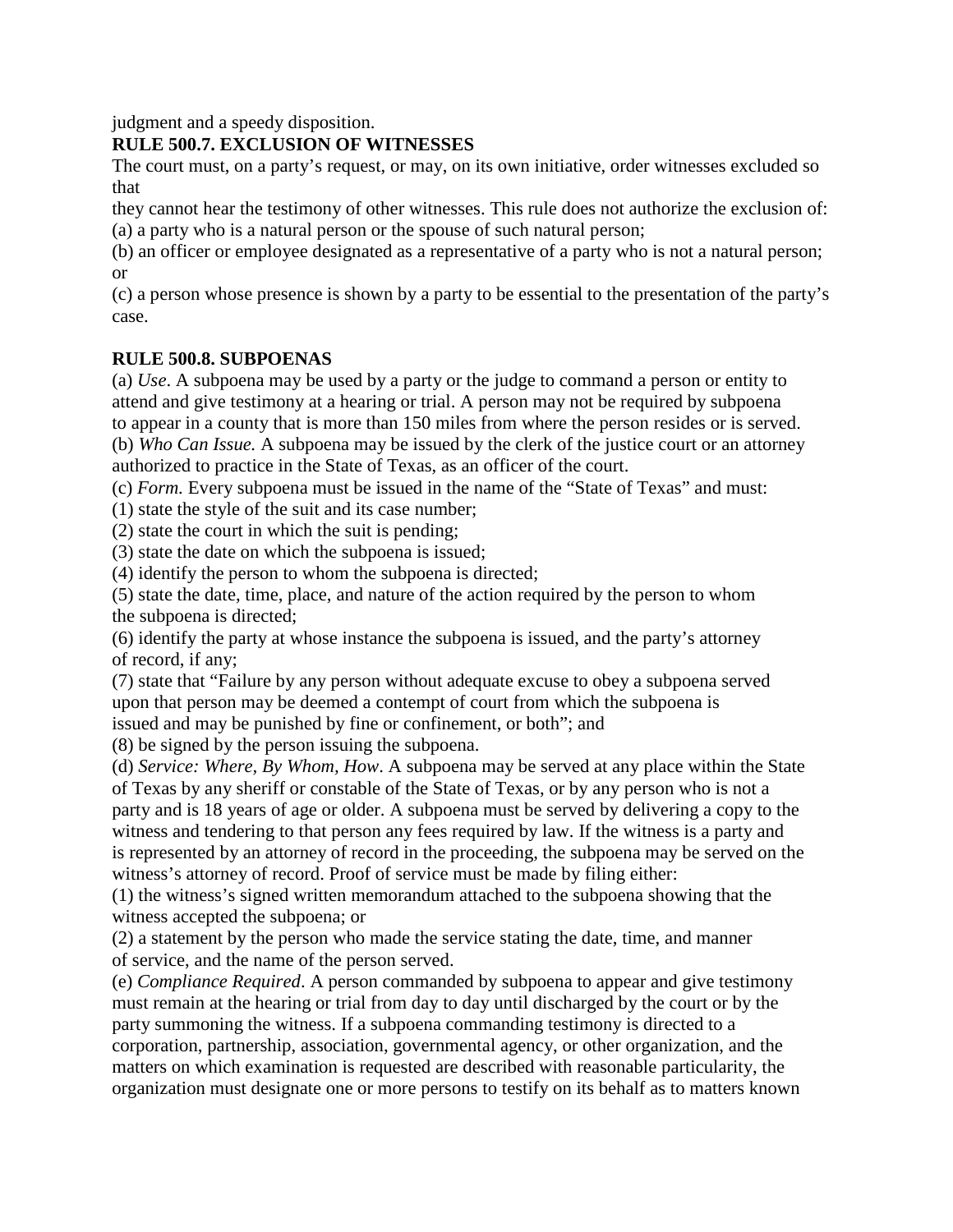or reasonably available to the organization.

(f) *Objection*. A person commanded to attend and give testimony at a hearing or trial may object or move for a protective order before the court at or before the time and place specified for compliance. A party causing a subpoena to issue must take reasonable steps to avoid imposing undue burden or expense on the person served. In ruling on objections or motions for protection, the court must provide a person served with a subpoena an adequate time for compliance and protection from undue burden or expense. The court may impose reasonable conditions on compliance with a subpoena, including compensating the witness for undue hardship.

(g) *Enforcemen*t. Failure by any person without adequate excuse to obey a subpoena served upon that person may be deemed a contempt of the court from which the subpoena is issued or of a district court in the county in which the subpoena is served, and may be punished by fine or confinement, or both. A fine may not be imposed, nor a person served with a subpoena attached, for failure to comply with a subpoena without proof of service and proof by affidavit of the party requesting the subpoena or the party's attorney of record that all fees due the witness by law were paid or tendered.

#### **RULE 500.9. DISCOVERY**

(a) *Pretrial Discovery*. Pretrial discovery is limited to that which the judge considers reasonable and necessary. Any requests for pretrial discovery must be presented to the court for approval by written motion. The motion must be served on the responding party. Unless a hearing is requested, the judge may rule on the motion without a hearing. The discovery request must not be served on the responding party unless the judge issues a signed order approving the request. Failure to comply with a discovery order can result in sanctions, including dismissal of the case or an order to pay the other party's discovery expenses. (b) *Post-judgment Discovery*. Post-judgment discovery is not required to be filed with the court. The party requesting discovery must give the responding party at least 30 days to respond to a post-judgment discovery request. The responding party may file a written objection with the court within 30 days of receiving the request. If an objection is filed, the judge must hold a hearing to determine if the request is valid. If the objection is denied, the judge must order the party to respond to the request. If the objection is upheld, the judge may reform the request or dismiss it entirely.

#### **RULE 501. CITATION AND SERVICE**

#### **RULE 501.1. CITATION**

(a) *Issuance*. When a petition is filed with a justice court to initiate a suit, the clerk must promptly issue a citation and deliver the citation as directed by the plaintiff. The plaintiff is responsible for obtaining service on the defendant of the citation and a copy of the petition with any documents filed with the petition. Upon request, separate or additional citations must be issued by the clerk. The clerk must retain a copy of the citation in the court's file. (b) *Form*. The citation must:

(1) be styled "The State of Texas";

- (2) be signed by the clerk under seal of court or by the judge;
- (3) contain the name, location, and address of the court;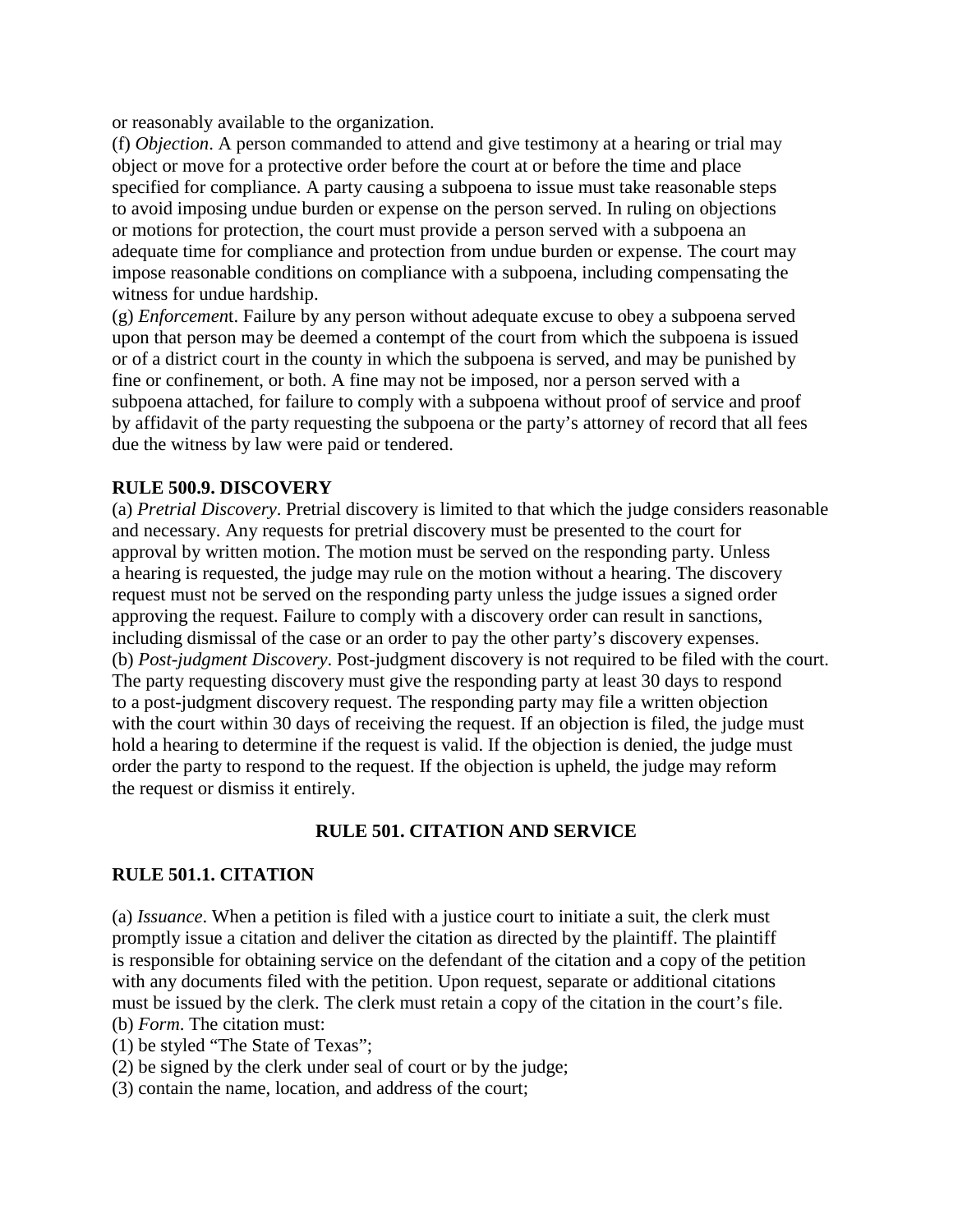(4) show the date of filing of the petition;

(5) show the date of issuance of the citation;

(6) show the file number and names of parties;

(7) be directed to the defendant;

(8) show the name and address of attorney for plaintiff, or if the plaintiff does not have an attorney, the address of plaintiff; and

(9) notify defendant that if the defendant fails to file an answer, judgment by default may be rendered for the relief demanded in the petition.

(c) *Notice*. The citation must include the following notice to the defendant in boldface type: "You have been sued. You may employ an attorney to help you in defending against this lawsuit. But you are not required to employ an attorney. You or your attorney must file an answer with the court. Your answer is due by the end of the 14th day after the day you were served with these papers. If the 14th day is a Saturday, Sunday, or legal holiday, your answer is due by the end of the first day following the 14th day that is not a Saturday, Sunday, or legal holiday. Do not ignore these papers. If you do not file an answer by the due date, a default judgment may be taken against you. For further information, consult Part Vof the Texas Rules of Civil Procedure, which is available online and also at the court listed on this citation."

(d) *Copies*. The plaintiff must provide enough copies to be served on each defendant. If the plaintiff fails to do so, the clerk may make copies and charge the plaintiff the allowable copying cost.

### **RULE 501.2. SERVICE OF CITATION**

(a) *Who May Serve.* No person who is a party to or interested in the outcome of the suit may serve citation in that suit, and, unless otherwise authorized by written court order, only a sheriff or constable may serve a citation in an eviction case, a writ that requires the actual taking of possession of a person, property or thing, or process requiring that an enforcement action be physically enforced by the person delivering the process. Other citations may be served by:

(1) a sheriff or constable;

(2) a process server certified under order of the Supreme Court;

(3) the clerk of the court, if the citation is served by registered or certified mail; or

(4) a person authorized by court order who is 18 years of age or older.

(b) *Method of Service*. Citation must be served by:

(1) delivering a copy of the citation with a copy of the petition attached to the defendant in person, after endorsing the date of delivery on the citation; or

(2) mailing a copy of the citation with a copy of the petition attached to the defendant by registered or certified mail, restricted delivery, with return receipt or electronic return receipt requested.

(c) *Service Fees*. A plaintiff must pay all fees for service unless the plaintiff has filed a sworn statement of inability to pay the fees with the court. If the plaintiff has filed a sworn statement of inability to pay, the plaintiff must arrange for the citation to be served by a sheriff, constable, or court clerk.

(d) *Service on Sunday*. A citation cannot be served on a Sunday except in attachment, garnishment, sequestration, or distress proceedings.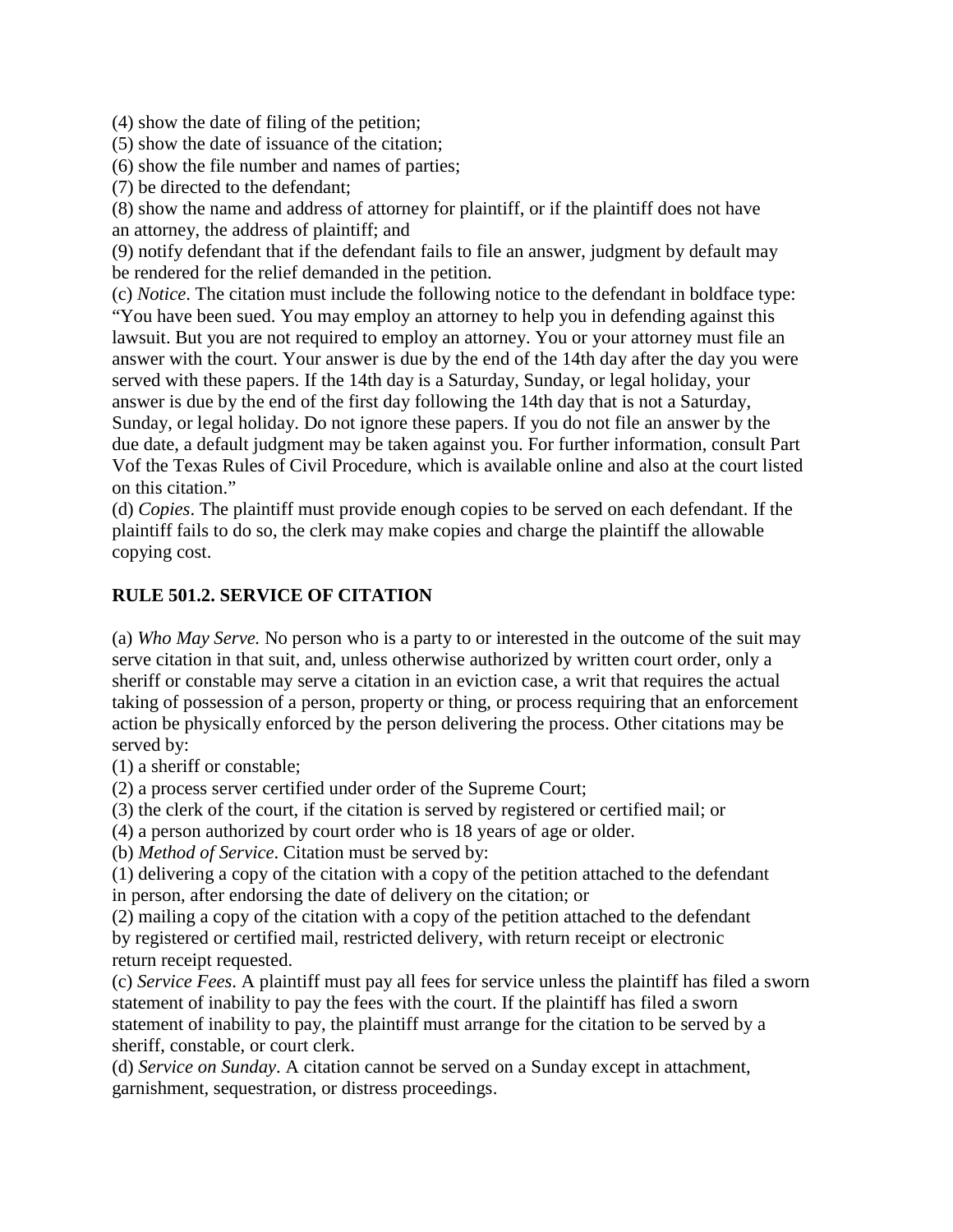(e) *Alternative Service of Citation*. If the methods under (b) are insufficient to serve the defendant, the plaintiff, or the constable, sheriff, process server certified under order of the Supreme Court, or other person authorized to serve process, may make a request for alternative service. This request must include a sworn statement describing the methods attempted under (b) and stating the defendant's usual place of business or residence, or other place where the defendant can probably be found. The court may authorize the following types of alternative service:

(1) mailing a copy of the citation with a copy of the petition attached by first class mail to the defendant at a specified address, and also leaving a copy of the citation with petition attached at the defendant's residence or other place where the defendant can probably be found with any person found there who is at least 16 years of age; or

(2) mailing a copy of the citation with a copy of the petition attached by first class mail to the defendant at a specified address, and also serving by any other method that the court finds is reasonably likely to provide the defendant with notice of the suit.

(f) *Service by Publication*. In the event that service of citation by publication is necessary, the process is governed by the rules in county and district court.

#### **RULE 501.3. DUTIES OF OFFICER OR PERSON RECEIVING CITATION; RETURN OF SERVICE**

(a) *Endorsement; Execution; Return*. The officer or authorized person to whom process is delivered must:

- (1) endorse on the process the date and hour on which he or she received it;
- (2) execute and return the same without delay; and
- (3) complete a return of service, which may, but need not, be endorsed on or attached to the citation.

(b) *Contents of Return*. The return, together with any document to which it is attached, must include the following information:

- (1) the case number and case name;
- (2) the court in which the case is filed;
- (3) a description of what was served;
- (4) the date and time the process was received for service;
- (5) the person or entity served;
- (6) the address served;
- (7) the date of service or attempted service;
- (8) the manner of delivery of service or attempted service;

(9) the name of the person who served or attempted service;

(10) if the person named in (9) is a process server certified under Supreme Court Order, his or her identification number and the expiration date of his or her certification; and

(11) any other information required by rule or law.

(c) *Citation by Mail*. When the citation is served by registered or certified mail as authorized by Rule 501.2(b)(2), the return by the officer or authorized person must also contain the receipt with the addressee's signature.

(d) *Failure to Serve*. When the officer or authorized person has not served the citation, the return must show the diligence used by the officer or authorized person to execute the same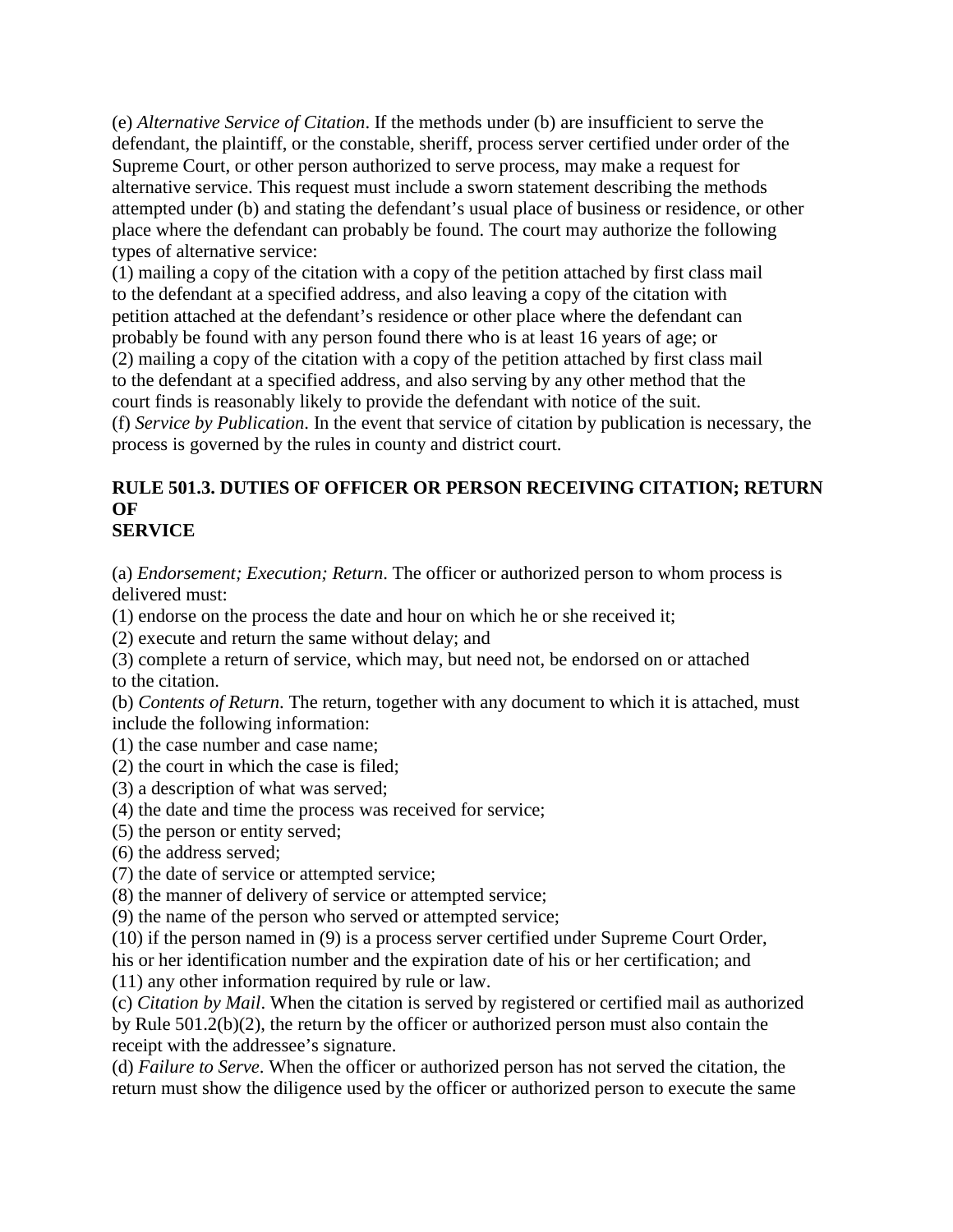and the cause of failure to execute it, and where the defendant is to be found, if ascertainable. (e) *Signature*. The officer or authorized person who serves or attempts to serve a citation must sign the return. If the return is signed by a person other than a sheriff, constable, or clerk of the court, the return must either be verified or be signed under penalty of perjury. A return signed under penalty of perjury must contain the statement below in substantially the following form:

"My name is (First) (Middle) (Last) , my date of birth is (Month) (Day), (Year) , and my address is (Street), (City), (State) (Zip Code), (Country) . I declare under penalty of perjury that the foregoing is true and correct.

Executed in County, State of , on the day of (Month) , (Year) . Declarant"

(f) *Alternative Service*. Where citation is executed by an alternative method as authorized by 501.2(e), proof of service must be made in the manner ordered by the court.

(g) *Filing Return*. The return and any document to which it is attached must be filed with the court and may be filed electronically or by fax, if those methods of filing are available.

(h) *Prerequisite for Default Judgment*. No default judgment may be granted in any case until proof of service as provided by this rule, or as ordered by the court in the event citation is executed by an alternative method under 501.2(e), has been on file with the clerk of the court 3 days, exclusive of the day of filing and the day of judgment.

# **RULE 501.4. SERVICE OF PAPERS OTHER THAN CITATION**

(a) *Method of Service*. Other than a citation or oral motions made during trial or when all parties are present, every notice required by these rules, and every pleading, plea, motion, application to the court for an order, or other form of request, must be served on all other parties in one of the following ways:

(1) In person. A copy may be delivered to the party to be served, or the party's duly authorized agent or attorney of record, in person or by agent.

(2) Mail or courier. A copy may be sent by courier-receipted delivery or by certified or registered mail, to the party's last known address. Service by certified or registered mail is complete when the document is properly addressed and deposited in the United States mail, postage prepaid.

(3) Fax. A copy may be faxed to the recipient's current fax number. Service by fax after 5:00 p.m. local time of the recipient will be deemed to have been served on the following day.

(4) Email. A copy may be sent to an email address expressly provided by the receiving party, if the party has consented to email service in writing. Service by email after 5:00 p.m. local time of the recipient will be deemed to have been served on the following day.

(5) Other. A copy may be delivered in any other manner directed by the court.

(b) *Timing.* If a document is served by mail, 3 days will be added to the length of time a party has to respond to the document. Notice of any hearing requested by a party must be served on all other parties not less than 3 days before the time specified for the hearing.

(c) *Who May Serve.* Documents other than a citation may be served by a party to the suit, an attorney of record, a sheriff or constable, or by any other person competent to testify.

(d) *Certificate of Service.* The party or the party's attorney of record must include in writing on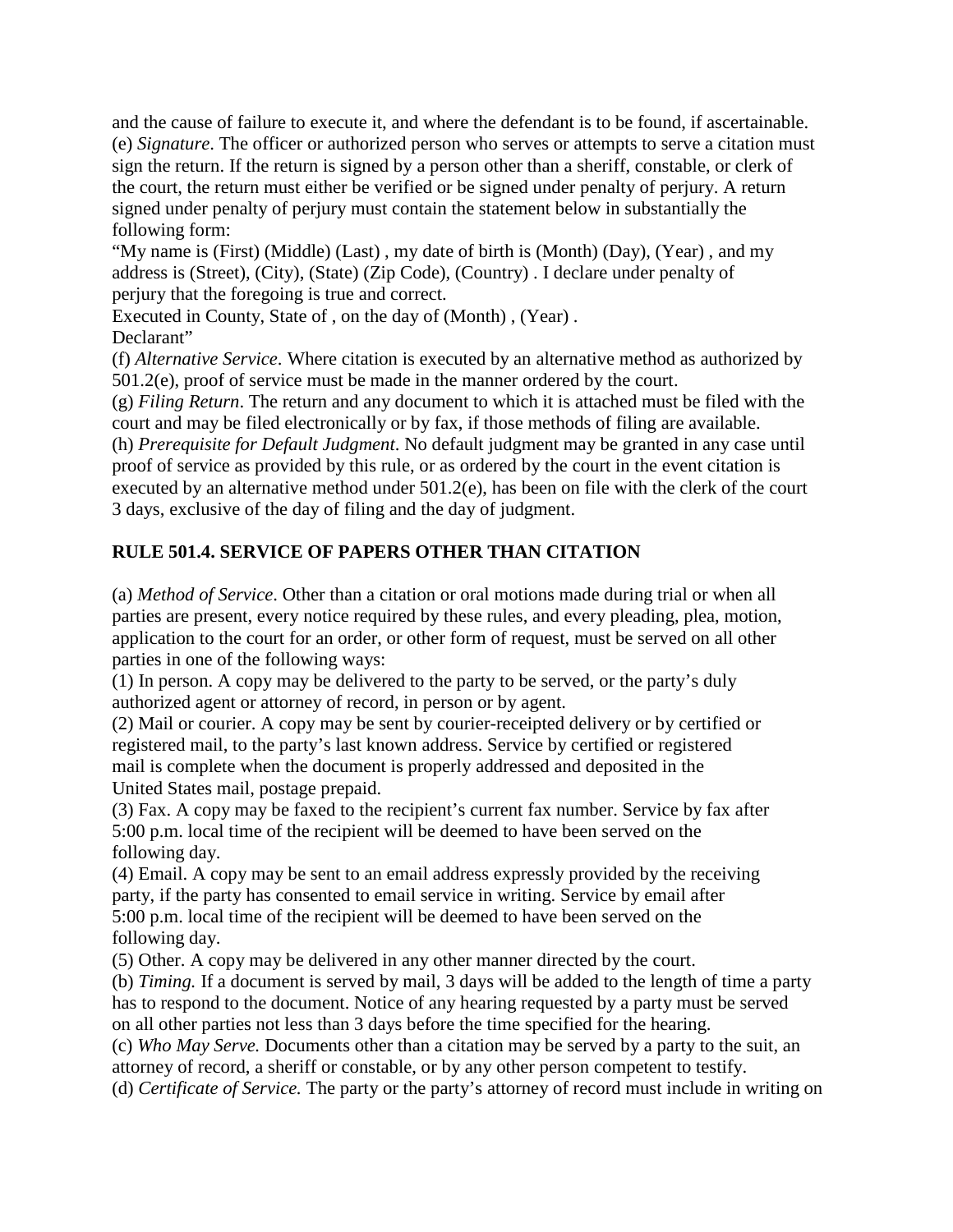all documents filed a signed statement describing the manner in which the document was served on the other party or parties and the date of service. A certificate by a party or the party's attorney of record, or the return of the officer, or the sworn statement of any other person showing service of a notice is proof of service.

(e) *Failure to Serve*. A party may offer evidence or testimony that a notice or document was not received, or, if service was by mail, that it was not received within 3 days from the date of mailing, and upon so finding, the court may extend the time for taking the action required of the party or grant other relief as it deems just.

## **RULE 502. INSTITUTION OF SUIT**

### **RULE 502.1. PLEADINGS AND MOTIONS MUST BE WRITTEN, SIGNED, AND FILED**

Except for oral motions made during trial or when all parties are present, every pleading, plea, motion, application to the court for an order, or other form of request must be written and signed by

the party or its attorney and must be filed with the court. A document may be filed with the court by personal or commercial delivery, by mail, or electronically, if the court allows electronic filing.

Electronic filing is governed by Rule 21.

### **RULE 502.2. PETITION**

(a) *Contents*. To initiate a lawsuit, a petition must be filed with the court. A petition must contain:

(1) the name of the plaintiff;

(2) the name, address, telephone number, and fax number, if any, of the plaintiff's attorney, if applicable, or the address, telephone number, and fax number, if any, of the plaintiff;

(3) the name, address, and telephone number, if known, of the defendant;

(4) the amount of money, if any, the plaintiff seeks;

(5) a description and claimed value of any personal property the plaintiff seeks;

(6) a description of any other relief reqested;

(7) the basis for the plaintiff's claim against the defendant; and

(8) if the plaintiff consents to email service of the answer and any other motions or pleadings, a statement consenting to email service and email contact information.

(b) *Justice Court Civil Case Information Sheet*. A justice court civil case information sheet, in the form promulgated by the Supreme Court of Texas, must accompany the filing of a petition and must be signed by the plaintiff or the plaintiff's attorney. The justice court civil case information sheet is for data collection for statistical and administrative purposes and does not affect any substantive right. The court may not reject a pleading because the pleading is not accompanied by a justice court civil case information sheet.

# **RULE 502.3. FEES; INABILITY TO PAY**

(a) *Fees and Statement of Inability to Pay*. On filing the petition, the plaintiff must pay the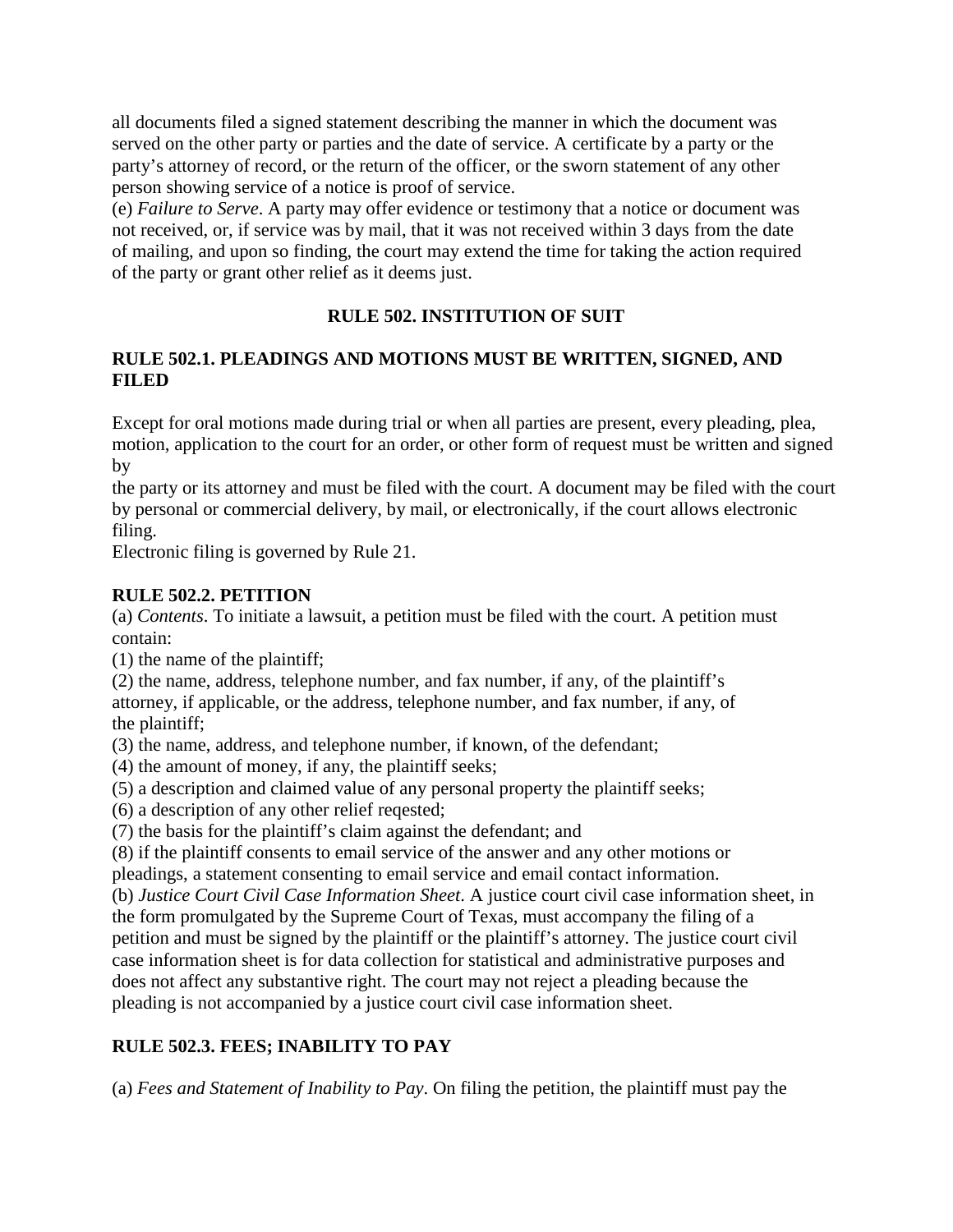appropriate filing fee and service fees, if any, with the court. A plaintiff who is unable to afford to pay the fees must file a sworn statement of inability to pay. Upon filing the statement, the clerk must docket the action, issue citation, and provide any other customary services.

#### (b) *Contents of Statement of Inability to Pay*.

(1) The statement must contain complete information as to the party's identity, nature and amount of governmental entitlement income, nature and amount of employment income, other income (interest, dividends, etc.), spouse's income if available to the party, property owned (other than homestead), cash or checking account, dependents, debts, and monthly expenses.

(2) The statement must contain the following: "I am unable to pay court fees. I verify that the statements made in this statement are true and correct." The statement must be sworn before a notary public or other officer authorized to administer oaths or be signed under penalty of perjury.

(c) *IOLTA Certificate*. If the party is represented by an attorney who is providing free legal services because of the party's indigence, without contingency, and the attorney is providing services either directly or by referral from a program funded by the Interest on Lawyers Trust Accounts (IOLTA) program, the attorney may file an IOLTA certificate confirming that the IOLTA funded program screened the party for income eligibility under the IOLTA income guidelines. A party's statement of inability to pay accompanied by an attorney's IOLTA certificate may not be contested under (d).

(d) *Contest*. Unless an IOLTA certificate is filed, the defendant may file a contest of the statement of inability to pay at any time within 7 days after the day the defendant's answer is due. If the statement attests to receipt of government entitlement based on indigence, the statement may only be contested with regard to the veracity of the attestation. If contested, the judge must hold a hearing to determine the plaintiff's ability to pay. At the hearing, the burden is on the party who filed the statement to prove its inability to pay. The judge may, regardless of whether the defendant contests the statement, examine the statement and conduct a hearing to determine the plaintiff's ability to pay. If the judge determines that the plaintiff is able to afford the fees, the judge must enter a written order listing the reasons for the determination, and the plaintiff must pay the fees in the time specified in the order or the case will be dismissed without prejudice.

#### **RULE 502.4. VENUE — WHERE A LAWSUIT MAY BE BROUGHT**

(a) *Applicable Law*. Laws specifying the venue – the county and precinct where a lawsuit may be brought – are found in Chapter 15, Subchapter E of the Texas Civil Practice and Remedies Code, which is available online and for examination during the court's business hours.

(b) *General Rule*. Generally, a defendant in a small claims case as described in Rule 500.3(a) or a debt claim case as described in Rule 500.3(b) is entitled to be sued in one of the following venues:

(1) the county and precinct where the defendant resides;

(2) the county and precinct where the incident, or the majority of incidents, that gave rise to the claim occurred;

(3) the county and precinct where the contract or agreement, if any, that gave rise to the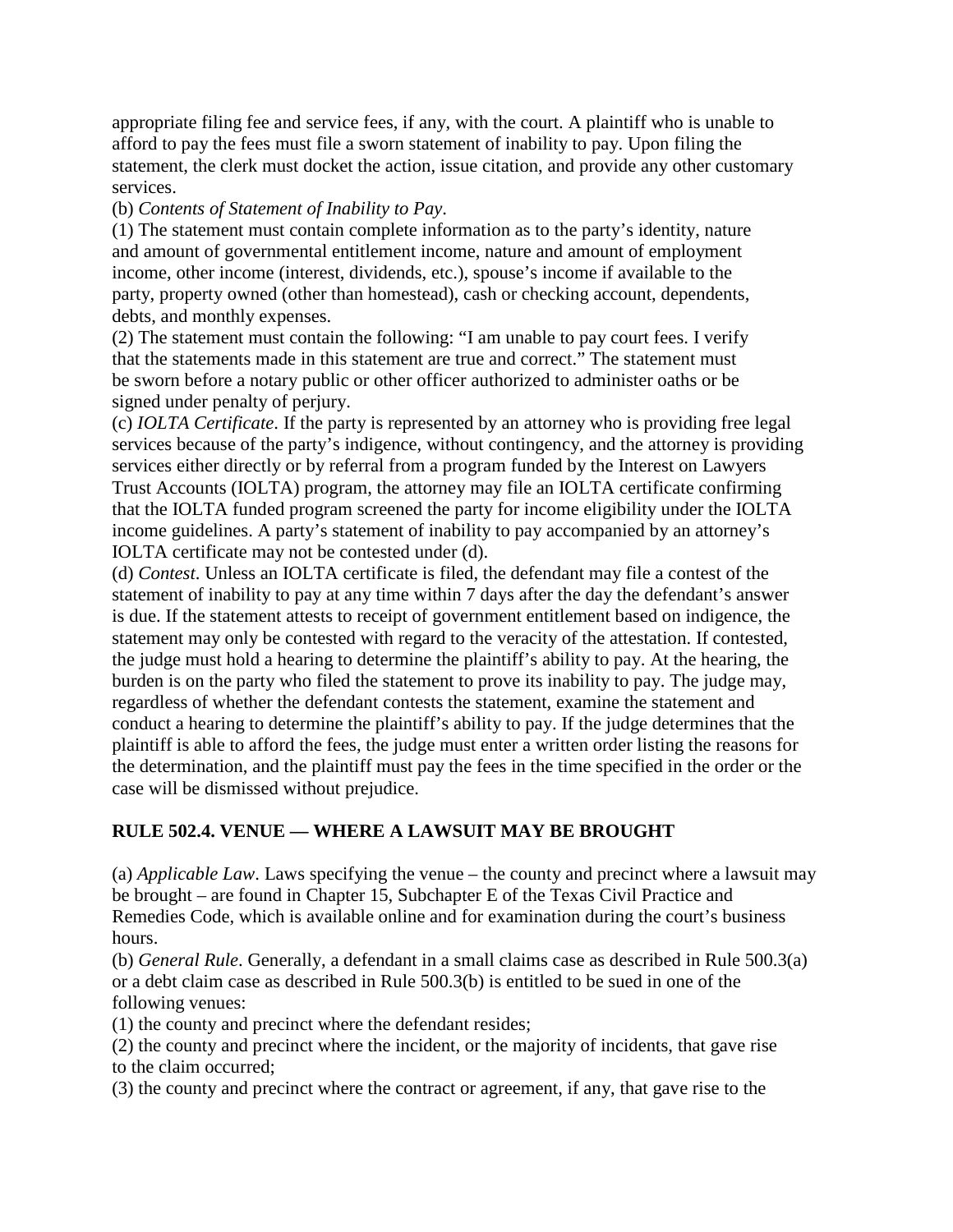claim was to be performed; or

(4) the county and precinct where the property is located, in a suit to recover personal property.

(c) *Non-Resident Defendant; Defendant's Residence Unknown.* If the defendant is a non-resident of Texas, or if defendant's residence is unknown, the plaintiff may file the suit in the county and precinct where the plaintiff resides.

(d) *Motion to Transfer Venue*. If a plaintiff files suit in an improper venue, a defendant may challenge the venue selected by filing a motion to transfer venue. The motion must be filed before trial, no later than 21 days after the day the defendant's answer is filed, and must contain a sworn statement that the venue chosen by the plaintiff is improper and a specific county and precinct of proper venue to which transfer is sought. If the defendant fails to name a county and precinct, the court must instruct the defendant to do so and allow the defendant 7 days to cure the defect. If the defendant fails to correct the defect, the motion will be denied, and the case will proceed in the county and precinct where it was originally filed.

(1) *Procedure*.

(A) Judge to Set Hearing. If a defendant files a motion to transfer venue, the judge must set a hearing on the motion.

(B) Response. A plaintiff may file a response to a defendant's motion to transfer venue.

(C) Hearing. The parties may present evidence at the hearing. A witness may testify at a hearing, either in person or, with permission of the court, by means of telephone or an electronic communication system.

(D) Judge's Decision. If the motion is granted, the judge must sign an order designating the court to which the case will be transferred. If the motion is denied, the case will be heard in the court in which the plaintiff initially filed suit.

(E) Review. Motions for rehearing and interlocutory appeals of the judge's ruling on venue are not permitted.

(F) Time for Trial of the Case. No trial may be held until at least the 14th day after the judge's ruling on the motion to transfer venue.

(G) Order. An order granting a motion to transfer venue must state the reason for the transfer and the name of the court to which the transfer is made.

When such an order of transfer is made, the judge who issued the order must immediately make out a true and correct transcript of all the entries made on the docket in the case, certify the transcript, and send the transcript, with a certified copy of the bill of costs and the original papers in the case, to the court in the precinct to which the case has been transferred. The court receiving the case must then notify the plaintiff that the case has been received and, if the case is transferred to a different county, that the plaintiff has 14 days after receiving the notice to pay the filing fee in the new court, or file a sworn statement of inability to pay. The plaintiff is not entitled to a refund of any fees already paid. Failure to pay the fee or file a sworn statement of inability to pay will result in dismissal of the case without prejudice.

(e) *Fair Trial Venue Change*. If a party believes it cannot get a fair trial in a specific precinct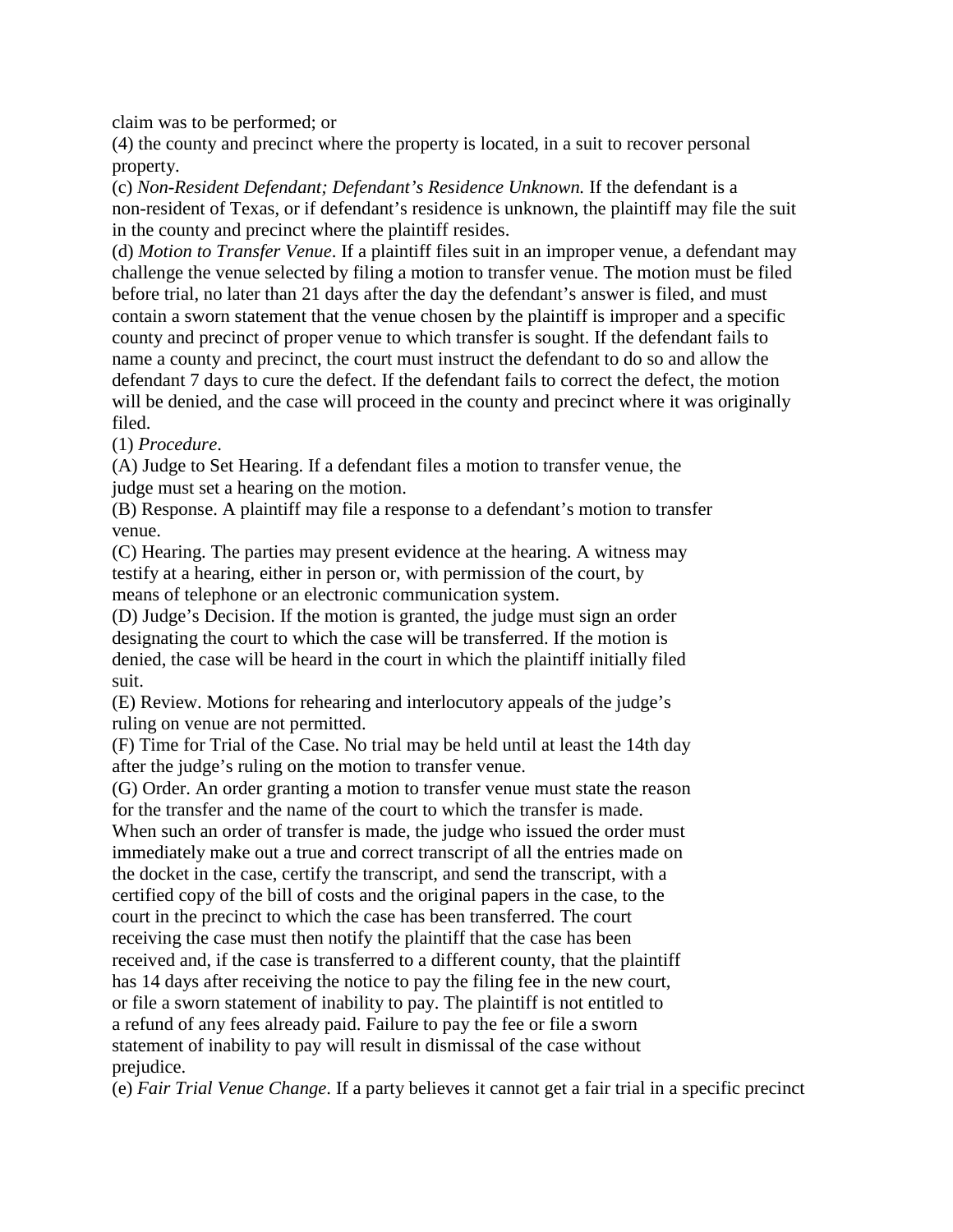or before a specific judge, the party may file a sworn motion stating such, supported by the sworn statements of two other credible persons, and specifying if the party is requesting a change of location or a change of judge. Except for good cause shown, this motion must be filed no less than 7 days before trial. If the party seeks a change of judge, the judge must exchange benches with another qualified justice of the peace, or if no judge is available to exchange benches, the county judge must appoint a visiting judge to hear the case. If the party seeks a change in location, the case must be transferred to the nearest justice court in the county that is not subject to the same or some other disqualification. If there is only one justice of the peace precinct in the county, then the judge must exchange benches with another qualified justice of the peace, or if no judge is available to exchange benches, the county judge must appoint a visiting judge to hear the case. In cases where exclusive jurisdiction is within a specific precinct, as in eviction cases, the only remedy available is a change of judge. A party may apply for relief under this rule only one time in any given lawsuit.

(f) *Transfer of Venue by Consent*. On the written consent of all parties or their attorneys, filed with the court, venue must be transferred to the court of any other justice of the peace of the county, or any other county.

### **RULE 502.5. ANSWER**

(a) *Requirements*. A defendant must file with the court a written answer to a lawsuit as directed by the citation and must also serve a copy of the answer on the plaintiff. The answer must contain:

(1) the name of the defendant;

(2) the name, address, telephone number, and fax number, if any, of the defendant's attorney, if applicable, or the address, telephone number, and fax number, if any, of the defendant; and

(3) if the defendant consents to email service, a statement consenting to email service and email contact information.

(b) *General Denial.* An answer that denies all of the plaintiff's allegations without specifying the reasons is sufficient to constitute an answer or appearance and does not bar the defendant from raising any defense at trial.

(c) *Answer Docketed.* The defendant's appearance must be noted on the court's docket.

(d) *Due Date*. Unless the defendant is served by publication, the defendant's answer is due by the end of the 14th day after the day the defendant was served with the citation and petition, but

(1) if the 14th day is a Saturday, Sunday, or legal holiday, the answer is due on the next day that is not a Saturday, Sunday, or legal holiday; and

(2) if the 14th day falls on a day during which the court is closed before 5:00 p.m., the answer is due on the court's next business day.

(e) *Due Date When Defendant Served by Publication*. If a defendant is served by publication, the defendant's answer is due by the end of the 42nd day after the day the citation was issued, but

(1) if the 42nd day is a Saturday, Sunday, or legal holiday, the answer is due on the next day that is not a Saturday, Sunday, or legal holiday; and

(2) if the 42nd day falls on a day during which the court is closed before 5:00 p.m., the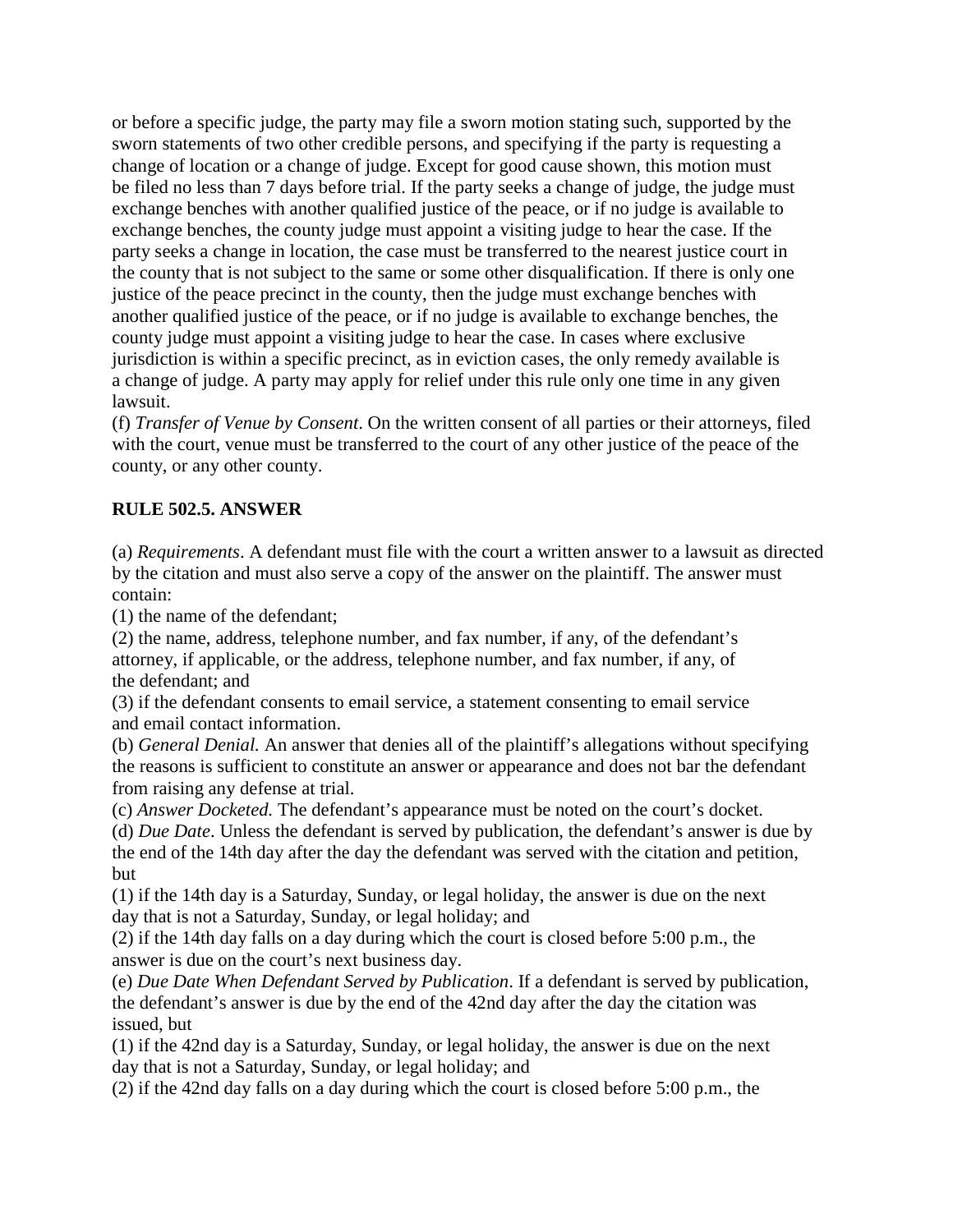#### answer is due on the court's next business day. **RULE 502.6. COUNTERCLAIM; CROSS-CLAIM; THIRD PARTY CLAIM**

(a) *Counterclaim*. A defendant may file a petition stating as a counterclaim any claim against a plaintiff that is within the jurisdiction of the justice court, whether or not related to the claims in the plaintiff's petition. The defendant must file a counterclaim petition as provided in Rule 502.2, and must pay a filing fee or provide a sworn statement of inability to pay the fees. The court need not generate a citation for a counterclaim and no answer to the counterclaim need be filed. The defendant must serve a copy of the counterclaim as provided by Rule 501.4.

(b) *Cross-Claim*. A plaintiff seeking relief against another plaintiff, or a defendant seeking relief against another defendant may file a cross-claim. The filing party must file a crossclaim petition as provided in Rule 502.2, and must pay a filing fee or provide a sworn statement of inability to pay the fees. A citation must be issued and served as provided by Rule 501.2 on any party that has not yet filed a petition or an answer, as appropriate. If the party filed against has filed a petition or an answer, the filing party must serve the cross-claim as provided by Rule 501.4.

(c) *Third Party Claim*. A defendant seeking to bring another party into a lawsuit who may be liable for all or part of the plaintiff's claim against the defendant may file a petition as provided in Rule 502.2, and must pay a filing fee or provide a sworn statement of inability to pay the fees. A citation must be issued and served as provided by Rule 501.2.

### **RULE 502.7. AMENDING AND CLARIFYING PLEADINGS**

(a) *Amending Pleadings*. A party may withdraw something from or add something to a pleading, as long as the amended pleading is filed and served as provided by Rule 501.4 not less than 7 days before trial. The court may allow a pleading to be amended less than 7 days before trial if the amendment will not operate as a surprise to the opposing party. (b) *Insufficient Pleadings*. A party may file a motion with the court asking that another party be required to clarify a pleading. The court must determine if the pleading is sufficient to place all parties on notice of the issues in the lawsuit, and may hold a hearing to make that determination. If the court determines a pleading is insufficient, the court must order the party to amend the pleading and set a date by which the party must amend. If a party fails to comply with the court's order, the pleading may be stricken.

#### **RULE 503. DEFAULT JUDGMENT; PRE-TRIAL MATTERS; TRIAL**

## **RULE 503.1. IF DEFENDANT FAILS TO ANSWER**

(a) *Default Judgment*. If the defendant fails to file an answer by the date stated in Rule 502.5, the judge must ensure that service was proper, and may hold a hearing for this purpose. If it is determined that service was proper, the judge must render a default judgment in the following manner:

(1) *Claim Based on Written Document*. If the claim is based on a written document signed by the defendant, and a copy of the document has been filed with the court and served on the defendant, along with a sworn statement from the plaintiff that this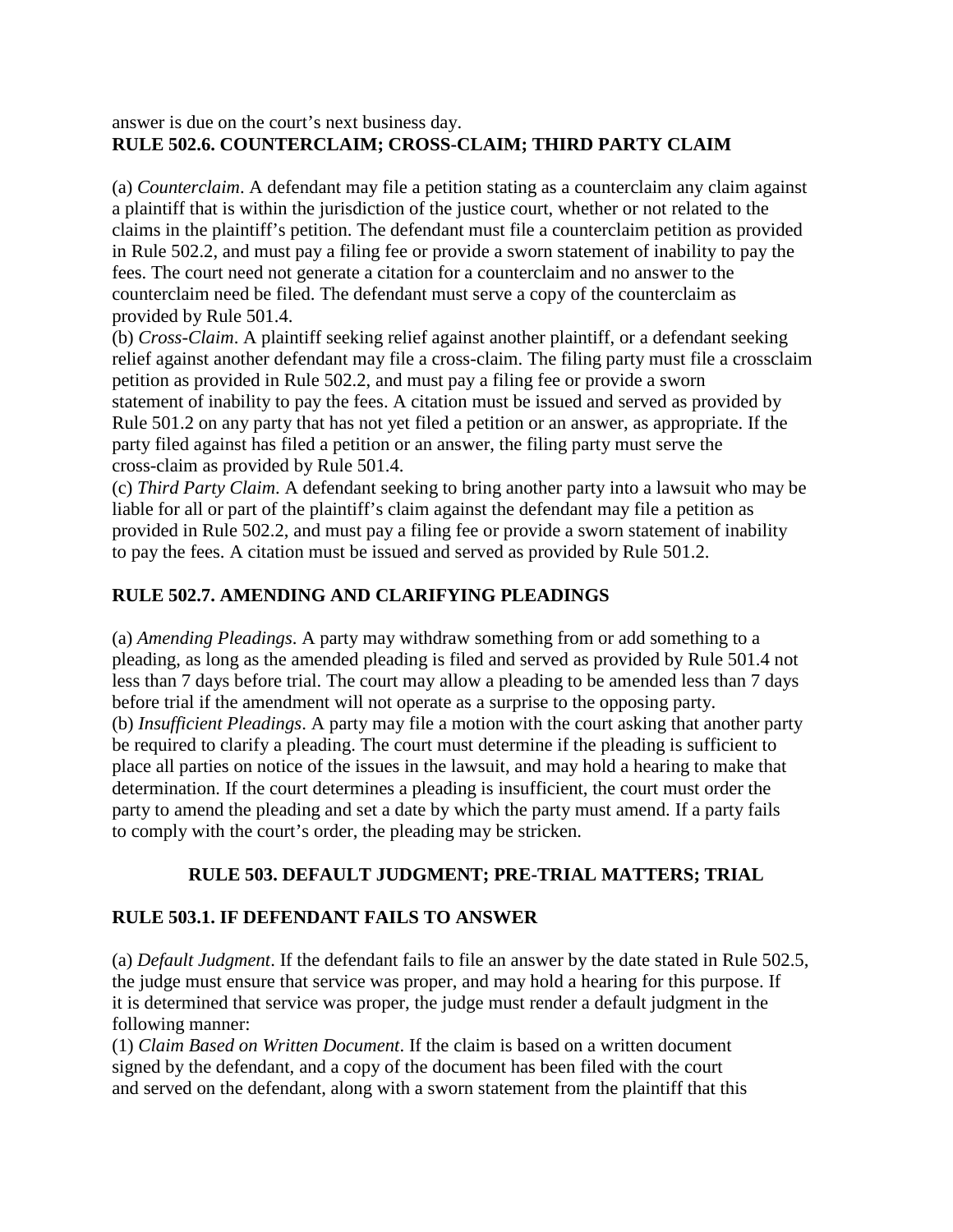is a true and accurate copy of the document and the relief sought is owed, and all payments, offsets or credits due to the defendant have been accounted for, the judge must render judgment for the plaintiff in the requested amount, without any necessity for a hearing. The plaintiff's attorney may also submit affidavits supporting an award of attorney fees to which the plaintiff is entitled, if any.

(2) *Other Cases*. Except as provided in (1), a plaintiff who seeks a default judgment against a defendant must request a hearing, orally or in writing. The plaintiff must appear at the hearing and provide evidence of its damages. If the plaintiff proves its damages, the judge must render judgment for the plaintiff in the amount proven. If the plaintiff is unable to prove its damages, the judge must render judgment in favor of the defendant. With the permission of the court, a party may appear at a hearing by means of telephone or an electronic communication system.

(b) *Appearance*. If a defendant files an answer or otherwise appears in a case before a default judgment is signed by the judge, the judge must not enter a default judgment and the case must be set for trial as described in Rule 503.3.

(c) *Post-Answer Default*. If a defendant who has answered fails to appear for trial, the court may proceed to hear evidence on liability and damages and render judgment accordingly. (d) *Notice*. The plaintiff requesting a default judgment must provide to the clerk in writing the last known mailing address of the defendant at or before the time the judgment is signed. When a default judgment is signed, the clerk must immediately mail written notice of the judgment to the defendant at the address provided by the plaintiff, and note the fact of such mailing on the docket. The notice must state the number and style of the case, the court in which the case is pending, the names of the parties in whose favor and against whom the judgment was rendered, and the date the judgment was signed. Failure to comply with the provisions of this rule does not affect the finality of the judgment.

## **RULE 503.2. SUMMARY DISPOSITION**

(a) *Motion*. A party may file a sworn motion for summary disposition of all or part of a claim or defense without a trial. The motion must set out all supporting facts. All documents on which the motion relies must be attached. The motion must be granted if it shows that: (1) there are no genuinely disputed facts that would prevent a judgment in favor of the party;

(2) there is no evidence of one or more essential elements of a defense which the defendant must prove to defeat the plaintiff's claim; or

(3) there is no evidence of one or more essential elements of the plaintiff's claim.

(b) *Response.* The party opposing the motion may file a sworn written response to the motion.

(c) *Hearing*. The court must not consider a motion for summary disposition until it has been on

file for at least 14 days. The judge may consider evidence offered by the parties at the hearing. By agreement of the parties, the judge may decide the motion and response without a hearing.

(d) *Order*. The judge may enter judgment as to the entire case or may specify the facts that are established and direct such further proceedings in the case as are just.

## **RULE 503.3. SETTINGS AND NOTICE; POSTPONING TRIAL**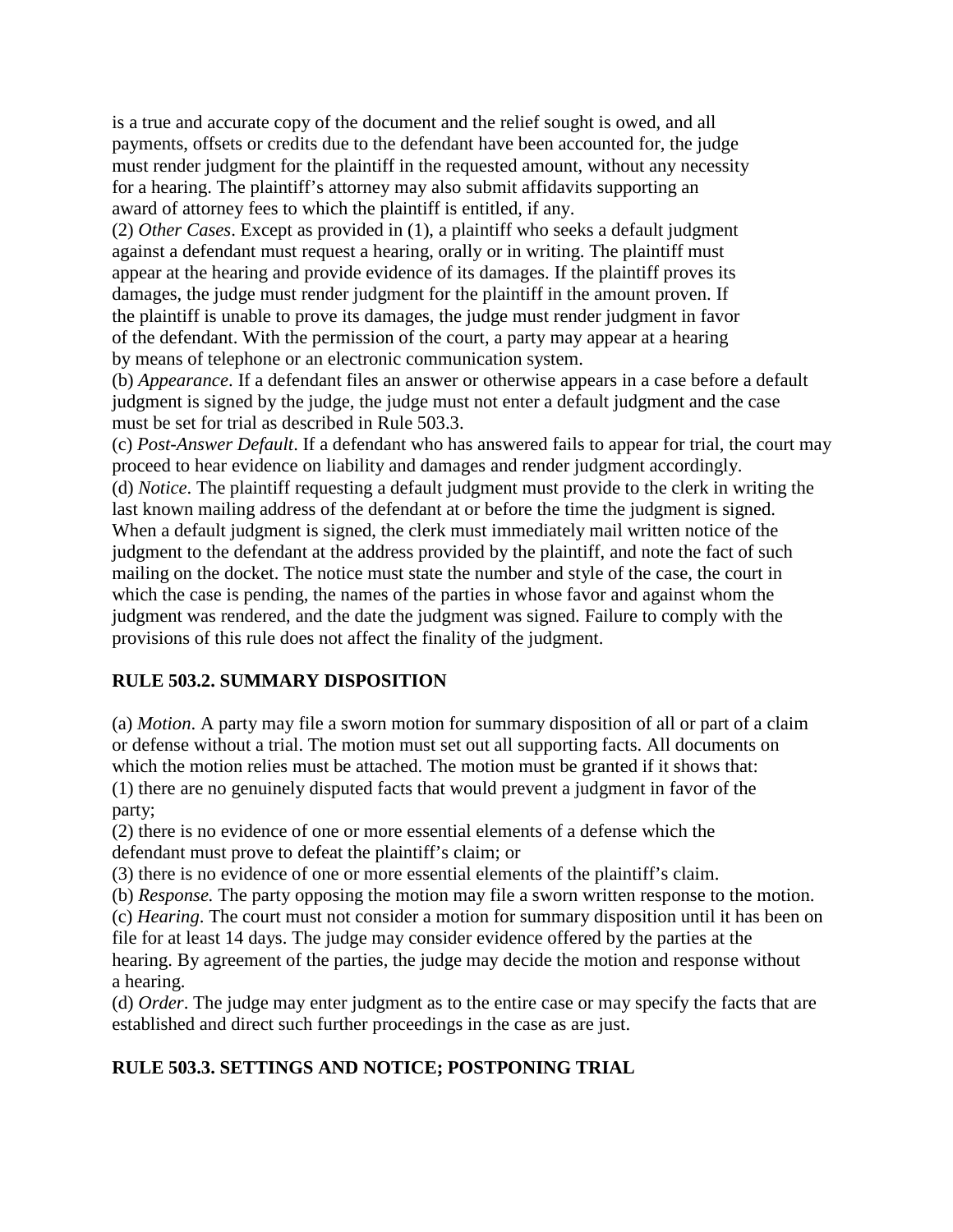(a) *Settings and Notice*. After the defendant answers, the case will be set on a trial docket at the discretion of the judge. The court must send a notice of the date, time, and place of this setting to all parties at their address of record no less than 45 days before the setting date, unless the judge determines that an earlier setting is required in the interest of justice. Reasonable notice of all subsequent settings must be sent to all parties at their addresses of record.

(b) *Postponing Trial*. A party may file a motion requesting that the trial be postponed. The motion must state why a postponement is necessary. The judge, for good cause, may postpone any trial for a reasonable time.

# **RULE 503.4. PRETRIAL CONFERENCE**

(a) *Conference Set; Issues.* If all parties have appeared in a lawsuit, the court, at any party's request or on its own, may set a case for a pretrial conference. Reasonable notice must be sent to all parties at their addresses of record. Appropriate issues for the pretrial conference include:

(1) discovery;

(2) the amendment or clarification of pleadings;

(3) the admission of facts and documents to streamline the trial process;

(4) a limitation on the number of witnesses at trial;

(5) the identification of facts, if any, which are not in dispute between the parties;

(6) mediation or other alternative dispute resolution services;

(7) the possibility of settlement;

(8) trial setting dates that are amenable to the court and all parties;

(9) the appointment of interpreters, if needed;

(10) the application of a Rule of Civil Procedure not in Part V or a Rule of Evidence; and (11) any other issue that the court deems appropriate.

(b) *Eviction Cases.* The court must not schedule a pretrial conference in an eviction case if it would delay trial.

# **RULE 503.5. ALTERNATIVE DISPUTE RESOLUTION**

(a) *State Policy.* The policy of this state is to encourage the peaceable resolution of disputes through alternative dispute resolution, including mediation, and the early settlement of pending litigation through voluntary settlement procedures. For that purpose, the judge may order any case to mediation or another appropriate and generally accepted alternative dispute resolution process.

(b) *Eviction Cases.* The court must not order mediation or any other alternative dispute resolution process in an eviction case if it would delay trial.

## **RULE 503.6. TRIAL**

(a) *Docket Called.* On the day of the trial setting, the judge must call all of the cases set for trial that day.

(b) *If Plaintiff Fails to Appear.* If the plaintiff fails to appear when the case is called for trial, the judge may postpone or dismiss the suit.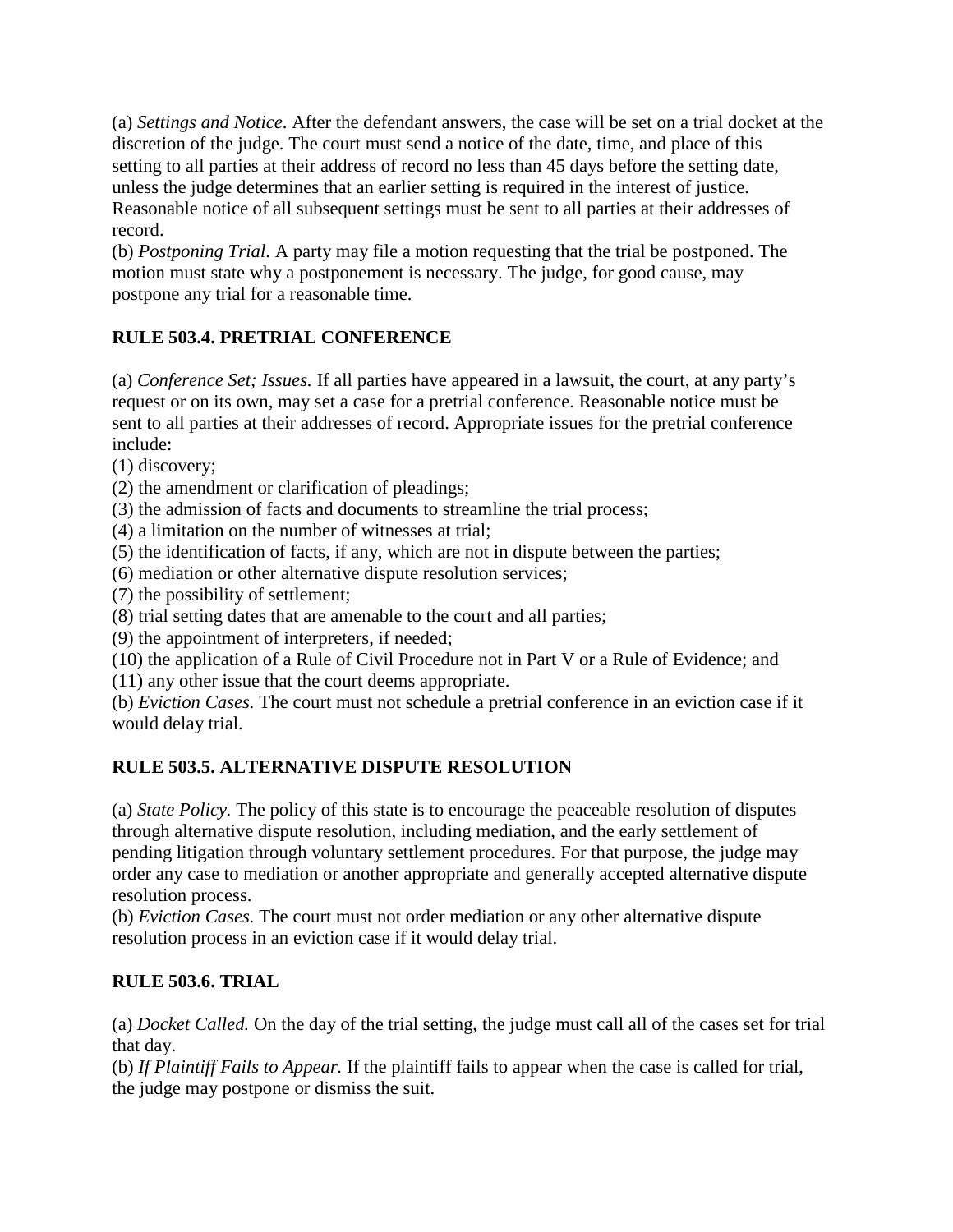(c) *If Defendant Fails to Appear.* If the defendant fails to appear when the case is called for trial, the judge may postpone the case, or may proceed to take evidence. If the plaintiff proves its case, judgment must be awarded for the relief proven. If the plaintiff fails to prove its case, judgment must be rendered against the plaintiff.

#### **RULE 504. JURY**

#### **RULE 504.1. JURY TRIAL DEMANDED**

(a) *Demand*. Any party is entitled to a trial by jury. A written demand for a jury must be filed no later than 14 days before the date a case is set for trial. If the demand is not timely, the right to a jury is waived unless the late filing is excused by the judge for good cause. (b) *Jury Fee*. Unless otherwise provided by law, a party demanding a jury must pay a fee of \$22.00 or must file a sworn statement of inability to pay the fee at or before the time the party files a written request for a jury.

(c) *Withdrawal of Demand*. If a party who demands a jury and pays the fee withdraws the demand, the case will remain on the jury docket unless all other parties present agree to try the case without a jury. A party that withdraws its jury demand is not entitled to a refund of the jury fee.

(d) *No Demand*. If no party timely demands a jury and pays the fee, the judge will try the case without a jury.

#### **RULE 504.2. EMPANELING THE JURY**

(a) *Drawing Jury and Oath*. If no method of electronic draw has been implemented, the judge must write the names of all prospective jurors present on separate slips of paper as nearly alike as may be, place them in a box, mix them well, and then draw the names one by one from the box. The judge must list the names drawn and deliver a copy to each of the parties or their attorneys.

(b) *Oath*. After the draw, the judge must swear the panel as follows: "You solemnly swear or affirm that you will give true and correct answers to all questions asked of you concerning your qualifications as a juror."

(c) *Questioning the Jury*. The judge, the parties, or their attorneys will be allowed to question jurors as to their ability to serve impartially in the trial but may not ask the jurors how they will rule in the case. The judge will have discretion to allow or disallow specific questions and determine the amount of time each side will have for this process.

(d) *Challenge for Cause*. A party may challenge any juror for cause. A challenge for cause is an objection made to a juror alleging some fact, such as a bias or prejudice, that disqualifies the juror from serving in the case or that renders the juror unfit to sit on the jury. The challenge must be made during jury questioning. The party must explain to the judge why the juror should be excluded from the jury. The judge must evaluate the questions and answers given and either grant or deny the challenge. When a challenge for cause has been sustained, the juror must be excused.

(e) *Challenges Not for Cause*. After the judge determines any challenges for cause, each party may select up to 3 jurors to excuse for any reason or no reason at all. But no prospective juror may be excused for membership in a constitutionally protected class.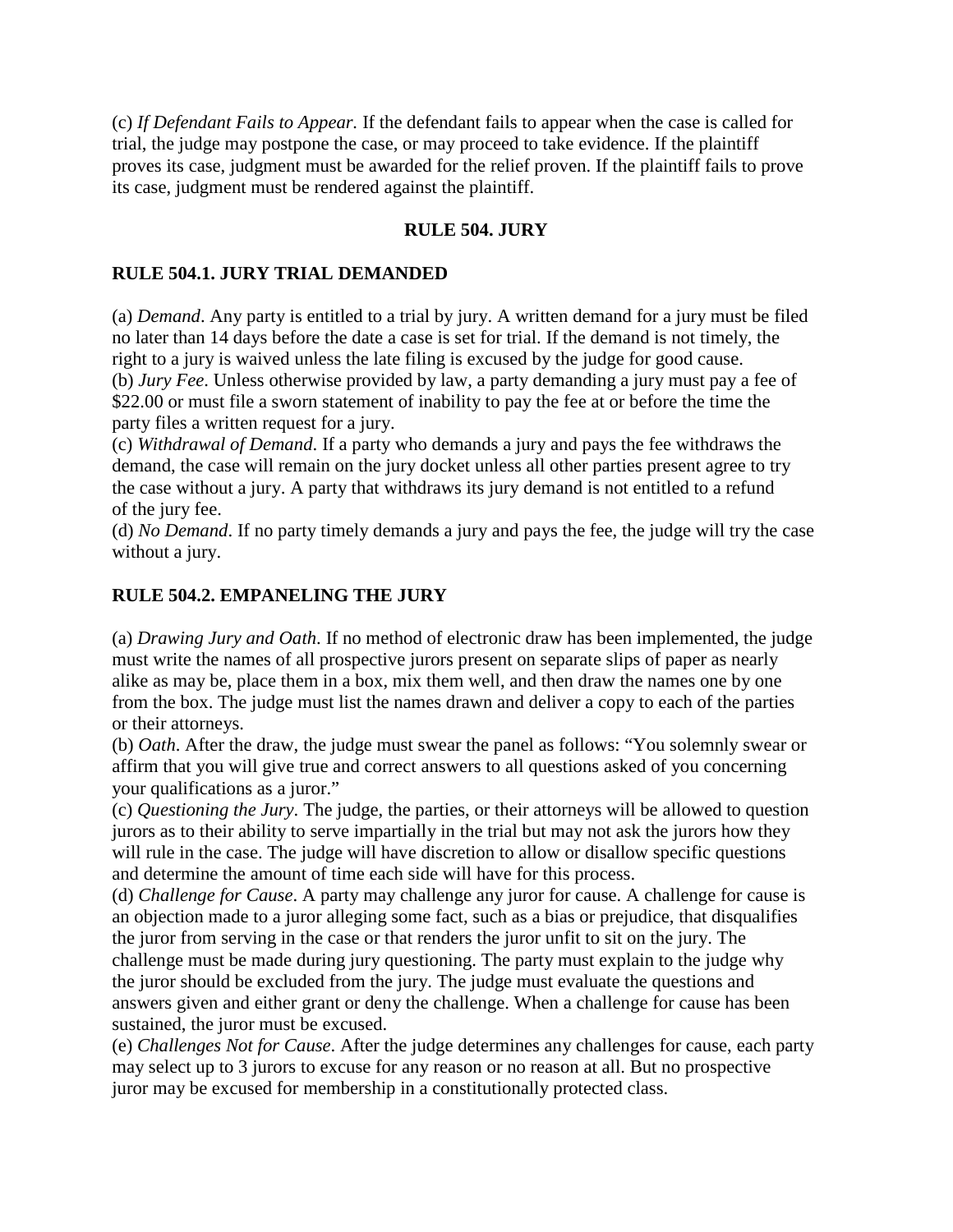(f) *The Jury*. After all challenges, the first 6 prospective jurors remaining on the list constitute the jury to try the case.

(g) *If Jury Is Incomplete*. If challenges reduce the number of prospective jurors below 6, the judge may direct the sheriff or constable to summon others and allow them to be questioned and challenged by the parties as before, until at least 6 remain.

(h) *Jury Sworn*. When the jury has been selected, the judge must require them to take substantially the following oath: "You solemnly swear or affirm that you will render a true verdict according to the law and the evidence presented."

## **RULE 504.3. JURY NOT CHARGED**

The judge must not charge the jury.

## **RULE 504.4. JURY VERDICT FOR SPECIFIC ARTICLES**

When the suit is for the recovery of specific articles and the jury finds for the plaintiff, the jury must

assess the value of each article separately, according to the evidence presented at trial.

### **RULE 505. JUDGMENT; NEW TRIAL**

#### **RULE 505.1. JUDGMENT**

(a) *Judgment Upon Jury Verdict*. Where a jury has returned a verdict, the judge must announce the verdict in open court, note it in the court's docket, and render judgment accordingly. The judge may render judgment on the verdict or, if the verdict is contrary to the law or the evidence, judgment notwithstanding the verdict.

(b) *Case Tried by Judge*. When a case has been tried before the judge without a jury, the judge must announce the decision in open court, note the decision in the court's docket, and render judgment accordingly.

(c) *Form*. A judgment must:

- (1) clearly state the determination of the rights of the parties in the case;
- (2) state who must pay the costs;
- (3) be signed by the judge; and

(4) be dated the date of the judge's signature.

(d) *Costs*. The judge must award costs allowed by law to the successful party.

(e) *Judgment for Specific Articles*. Where the judgment is for the recovery of specific articles, the judgment must order that the plaintiff recover such specific articles, if they can be found, and if not, then their value as assessed by the judge or jury with interest at the prevailing post-judgment interest rate.

#### **RULE 505.2. ENFORCEMENT OF JUDGMENT**

Justice court judgments are enforceable in the same method as in county and district court, except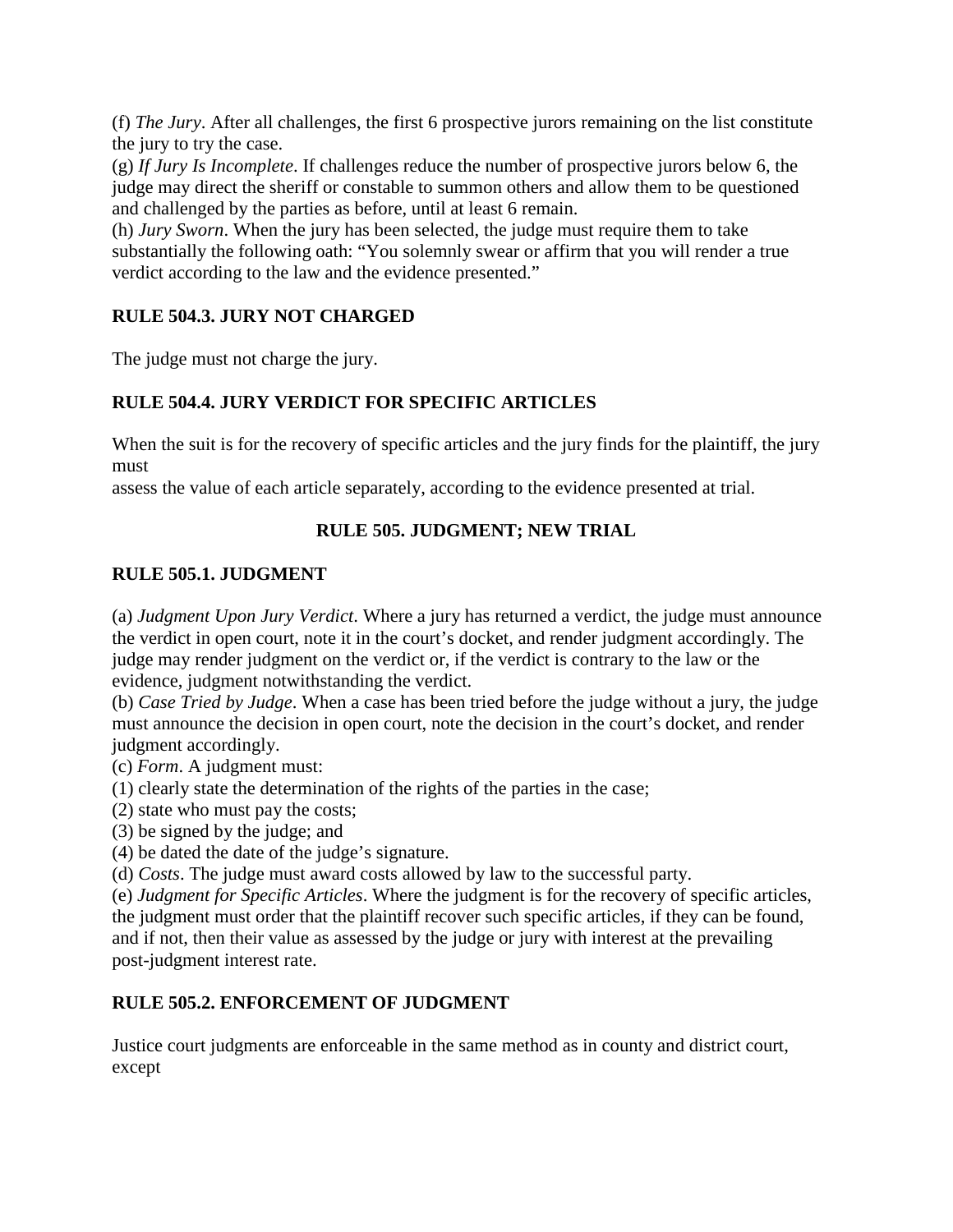as provided by law. When the judgment is for personal property, the court may award a special writ

for the seizure and delivery of such property to the plaintiff, and may, in addition to the other relief

granted in such cases, enforce its judgment by attachment or fine.

## **RULE 505.3. MOTION TO SET ASIDE; MOTION TO REINSTATE; MOTION FOR NEW TRIAL**

(a) *Motion to Reinstate after Dismissal*. A plaintiff whose case is dismissed may file a motion to reinstate the case no later than 14 days after the dismissal order is signed. The plaintiff must serve the defendant with a copy of the motion no later than the next business day using a method approved under Rule 501.4. The court may reinstate the case for good cause shown.

(b) *Motion to Set Aside Default*. A defendant against whom a default judgment is granted may file a motion to set aside the judgment no later than 14 days after the judgment is signed. The defendant must serve the plaintiff with a copy of the motion no later than the next business day using a method approved under Rule 501.4. The court may set aside the judgment and set the case for trial for good cause shown.

(c) *Motion for New Trial*. A party may file a motion for a new trial no later than 14 days after the judgment is signed. The party must serve all other parties with a copy of the motion no later than the next business day using a method approved under Rule 501.4. The judge may grant a new trial upon a showing that justice was not done in the trial of the case. Only one new trial may be granted to either party.

(d) *Motion Not Required*. Failure to file a motion under this rule does not affect a party's right to appeal the underlying judgment.

(e) *Motion Denied as a Matter of Law*. If the judge has not ruled on a motion to set aside, motion to reinstate, or motion for new trial, the motion is automatically denied at 5:00 p.m. on the 21st day after the day the judgment was signed.

## **RULE 506. APPEAL**

## **RULE 506.1. APPEAL**

(a) *How Taken; Time.* A party may appeal a judgment by filing a bond, making a cash deposit, or filing a sworn statement of inability to pay with the justice court within 21 days after the judgment is signed or the motion to reinstate, motion to set aside, or motion for new trial, if any, is denied.

(b) *Amount of Bond; Sureties; Terms.* A plaintiff must file a \$500 bond. A defendant must file a bond in an amount equal to twice the amount of the judgment. The bond must be supported by a surety or sureties approved by the judge. The bond must be payable to the appellee and must be conditioned on the appellant's prosecution of its appeal to effect and payment of any judgment and all costs rendered against it on appeal.

(c) *Cash Deposit in Lieu of Bond.* In lieu of filing a bond, an appellant may deposit with the clerk of the court cash in the amount required of the bond. The deposit must be payable to the appellee and must be conditioned on the appellant's prosecution of its appeal to effect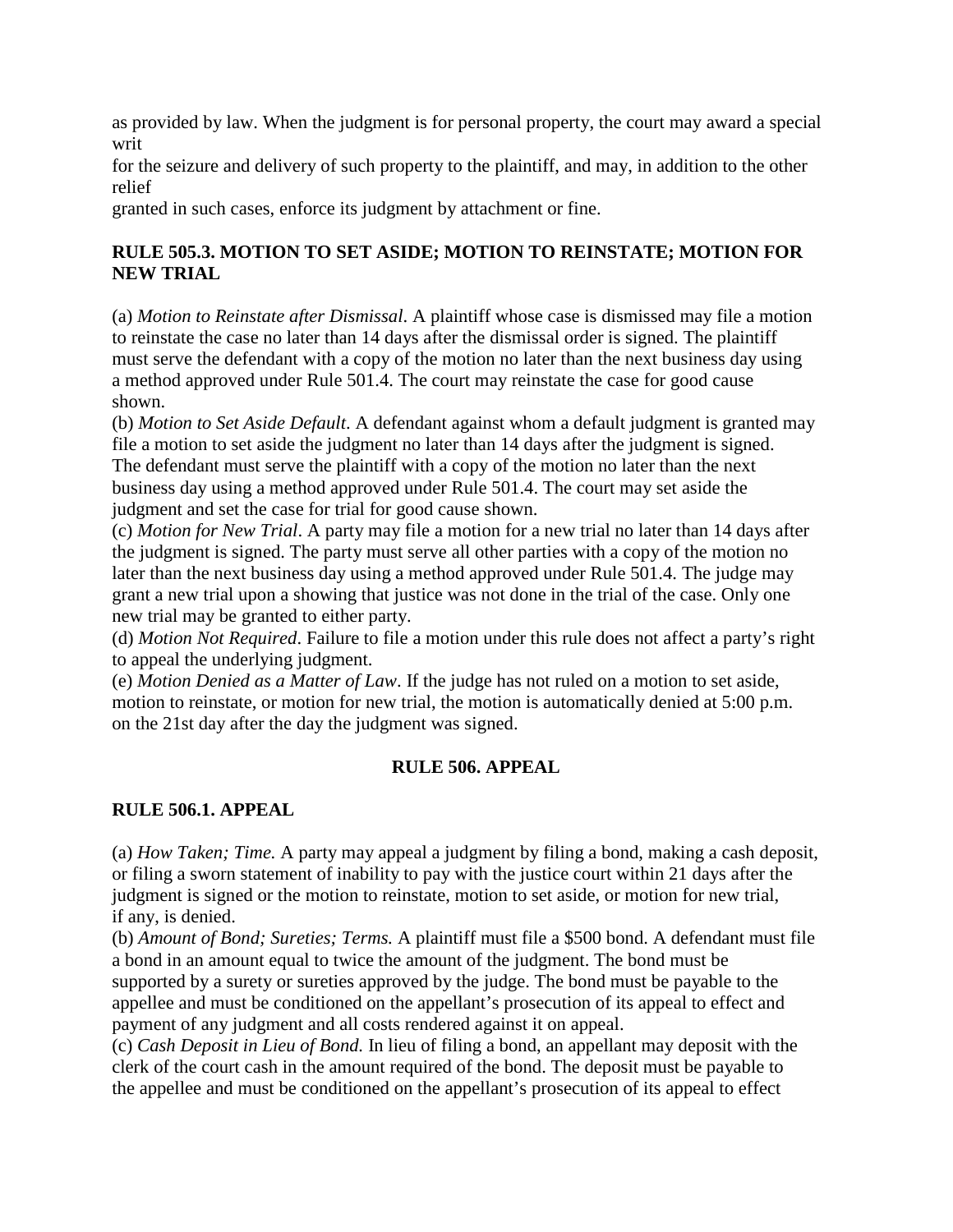and payment of any judgment and all costs rendered against it on appeal.

(d) *Sworn Statement of Inability to Pay.*

(1) Filing. An appellant who cannot furnish a bond or pay a cash deposit in the amount required may instead file a sworn statement of inability to pay. The statement must meet the requirements of Rule 502.3(b) and may be the same one that was filed with the petition.

(2) Contest. The statement may be contested as provided in Rule 502.3(d) within 7 days after the opposing party receives notice that the statement was filed.

(3) Appeal If Contest Sustained. If the contest is sustained, the appellant may appeal that decision by filing notice with the justice court within 7 days of that court's written order. The justice court must then forward all related documents to the county court for resolution. The county court must set the matter for hearing within 14 days and hear the contest de novo, as if there had been no previous hearing, and if the appeal is granted, must direct the justice court to transmit to the clerk of the county court the transcript, records, and papers of the case, as provided in these rules. (4) If No Appeal or If Appeal Overruled. If the appellant does not appeal the ruling sustaining the contest, or if the county court denies the appeal, the appellant may, within five days, post an appeal bond or make a cash deposit in compliance with this rule.

(e) *Notice to Other Parties Required*. If a statement of inability to pay is filed, the court must provide notice to all other parties that the statement was filed no later than the next business day. Within 7 days of filing a bond or making a cash deposit, an appellant must serve written notice of the appeal on all other parties using a method approved under Rule 501.4. (f) *No Default on Appeal Without Compliance With Rule.* The county court to which an appeal is taken must not render default judgment against any party without first determining that the appellant has fully complied with this rule.

(g) *No Dismissal of Appeal Without Opportunity for Correction*. An appeal must not be dismissed for defects or irregularities in procedure, either of form or substance, without allowing the appellant, after 7 days' notice from the court, the opportunity to correct such defect.

(h) *Appeal Perfected*. An appeal is perfected when a bond, cash deposit, or statement of inability to pay is filed in accordance with this rule.

(i) *Costs*. The appellant must pay the costs on appeal to a county court in accordance with Rule 143a.

## **RULE 506.2. RECORD ON APPEAL**

When an appeal has been perfected from the justice court, the judge must immediately send to the

clerk of the county court a certified copy of all docket entries, a certified copy of the bill of costs, and the original papers in the case.

#### **RULE 506.3. TRIAL DE NOVO**

The case must be tried de novo in the county court. A trial de novo is a new trial in which the entire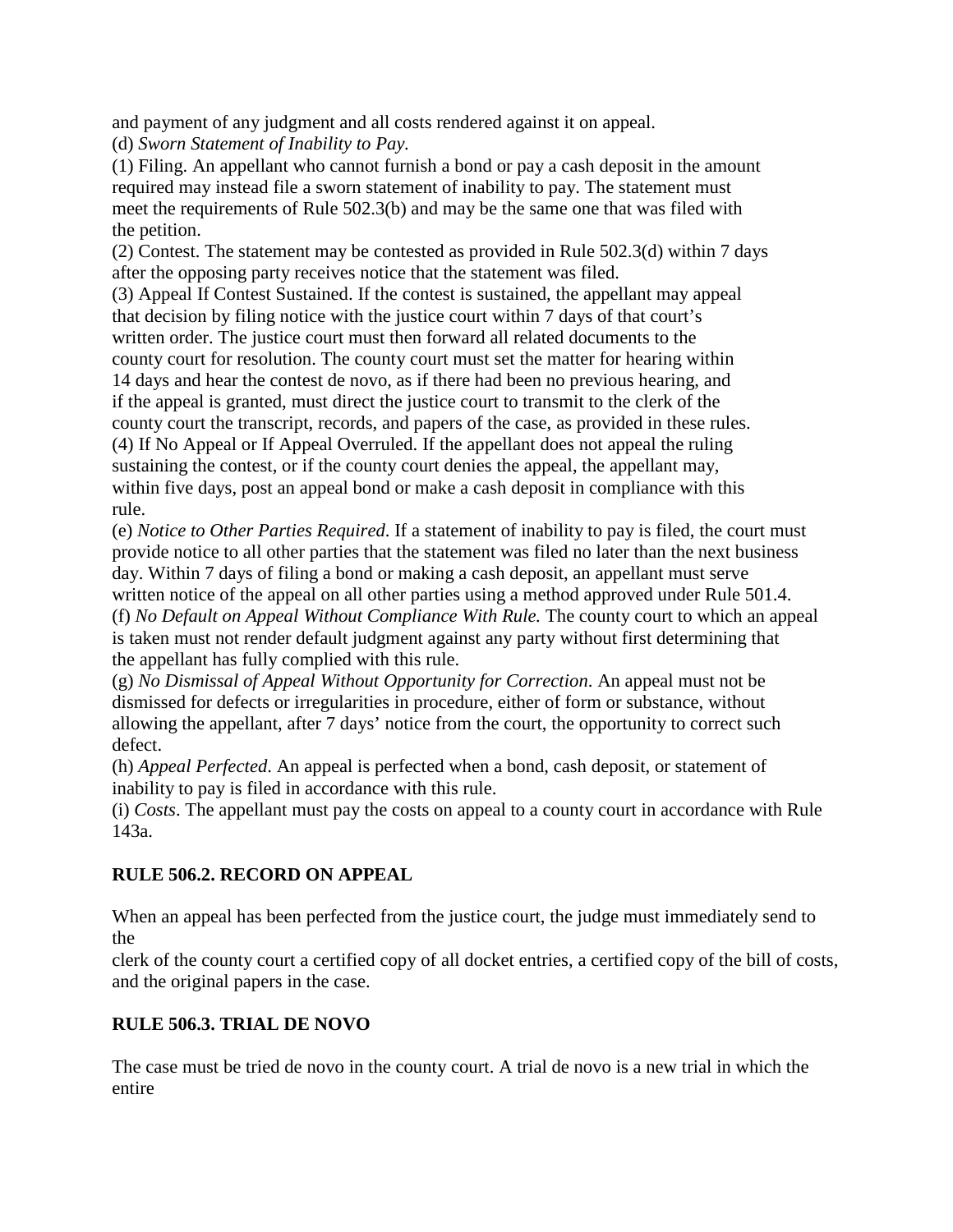case is presented as if there had been no previous trial.

#### **RULE 506.4. WRIT OF CERTIORARI**

(a) *Application*. Except in eviction cases, after final judgment in a case tried in justice court, a party may apply to the county court for a writ of certiorari.

(b) *Grounds.* An application must be granted only if it contains a sworn statement setting forth facts showing that either:

(1) the justice court did not have jurisdiction; or

(2) the final determination of the suit worked an injustice to the applicant that was not caused by the applicant's own inexcusable neglect.

(c) *Bond, Cash Deposit, or Sworn Statement of Indigency to Pay Required.* If the application is granted, a writ of certiorari must not issue until the applicant has filed a bond, made a cash deposit, or filed a sworn statement of indigency that complies with Rule 145.

(d) *Time for Filing*. An application for writ of certiorari must be filed within 90 days after the date the final judgment is signed.

(e) *Contents of Writ*. The writ of certiorari must command the justice court to immediately make and certify a copy of the entries in the case on the docket, and immediately transmit the transcript of the proceedings in the justice court, together with the original papers and a bill of costs, to the proper court.

(f) *Clerk to Issue Writ and Citation.* When the application is granted and the bond, cash deposit, or sworn statement of indigency have been filed, the clerk must issue a writ of certiorari to the justice court and citation to the adverse party.

(g) *Stay of Proceedings.* When the writ of certiorari is served on the justice court, the court must stay further proceedings on the judgment and comply with the writ.

(h) *Cause Docketed*. The action must be docketed in the name of the original plaintiff, as plaintiff, and of the original defendant, as defendant.

(i) *Motion to Dismiss*. Within 30 days after the service of citation on the writ of certiorari, the adverse party may move to dismiss the certiorari for want of sufficient cause appearing in the affidavit, or for want of sufficient bond. If the certiorari is dismissed, the judgment must direct the justice court to proceed with the execution of the judgment below.

(j) *Amendment of Bond or Oath*. The affidavit or bond may be amended at the discretion of the court in which it is filed.

(k) *Trial De Novo*. The case must be tried de novo in the county court and judgment must be rendered as in cases appealed from justice courts. A trial de novo is a new trial in which the entire case is presented as if there had been no previous trial.

#### **RULE 507. ADMINISTRATIVE RULES FOR JUDGES AND COURT PERSONNEL**

#### **RULE 507.1. PLENARY POWER**

A justice court loses plenary power over a case when an appeal is perfected or if no appeal is perfected, 21 days after the later of the date judgment is signed or the date a motion to set aside, motion to reinstate, or motion for new trial, if any, is denied.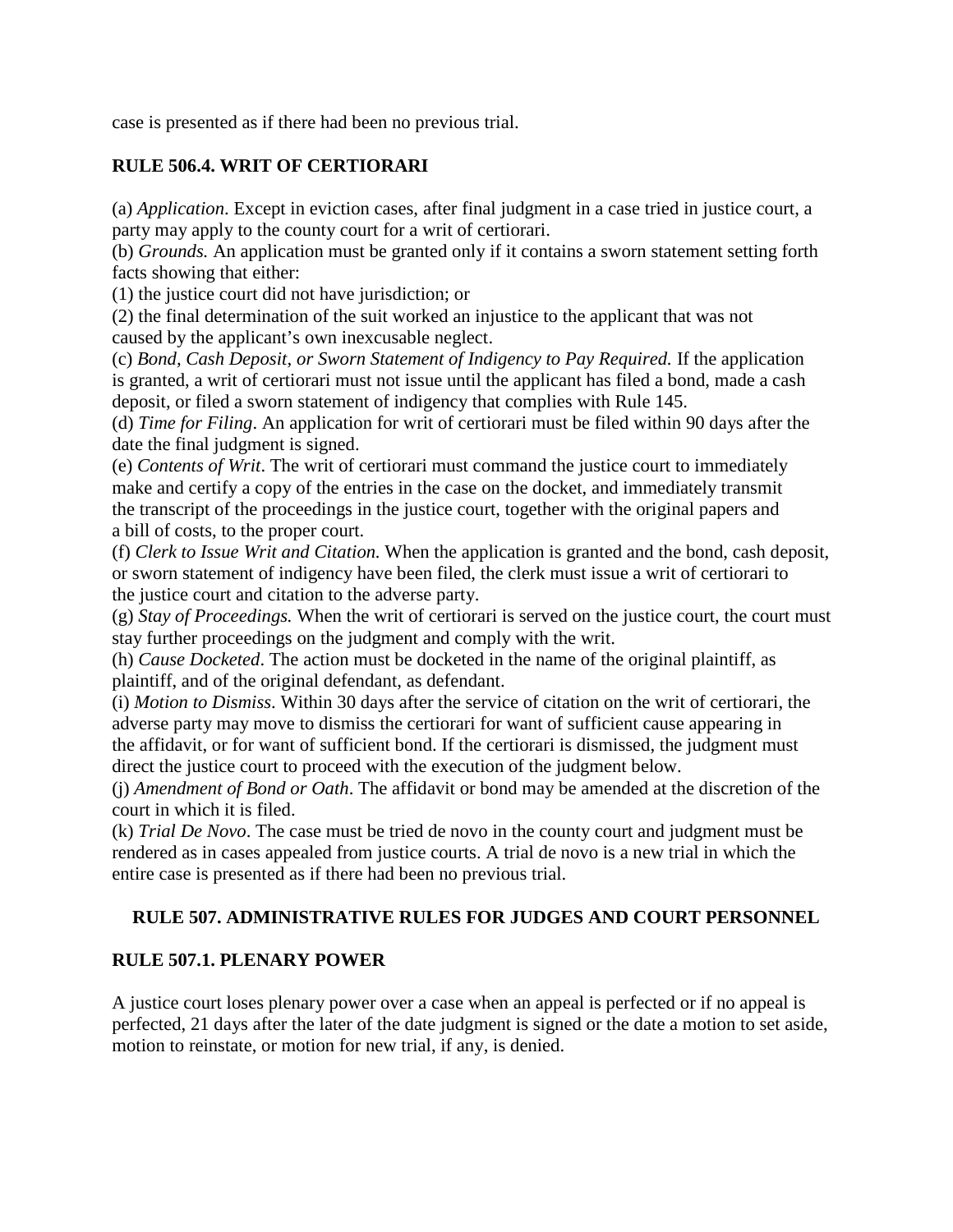#### **RULE 507.2. FORMS**

The court may provide forms to enable a party to file documents that comply with these rules. No

party may be forced to use the court's forms.

## **RULE 507.3. DOCKET AND OTHER RECORDS**

(a) *Docket.* Each judge must keep a civil docket in a permanent record containing the following information:

(1) the title of all suits commenced before the court;

(2) the date when the first process was issued against the defendant, when returnable, and the nature of that process;

(3) the date when the parties, or either of them, appeared before the court, either with or without a citation;

(4) a description of the petition and any documents filed with the petition;

(5) every adjournment, stating at whose request and to what time;

(6) the date of the trial, stating whether the same was by a jury or by the judge;

(7) the verdict of the jury, if any;

(8) the judgment signed by the judge and the date the judgment was signed;

(9) all applications for setting aside judgments or granting new trials and the orders of the judge thereon, with the date;

(10) the date of issuing execution, to whom directed and delivered, and the amount of debt, damages and costs and, when any execution is returned, the date of the return and the manner in which it was executed; and

(11) all stays and appeals that may be taken, and the date when taken, the amount of the bond and the names of the sureties.

(b) *Other Records.* The judge must also keep copies of all documents filed; other dockets, books, and records as may be required by law or these rules; and a fee book in which all costs accruing in every suit commenced before the court are taxed.

(c) *Form of Records*. All records required to be kept under this rule may be maintained electronically.

#### **RULE 507.4. ISSUANCE OF WRITS**

Every writ from the justice courts must be in writing and be issued and signed by the judge officially. The style thereof must be "The State of Texas." It must, except where otherwise specially

provided by law or these rules, be directed to the person or party upon whom it is to be served, be

made returnable to the court, and note the date of its issuance.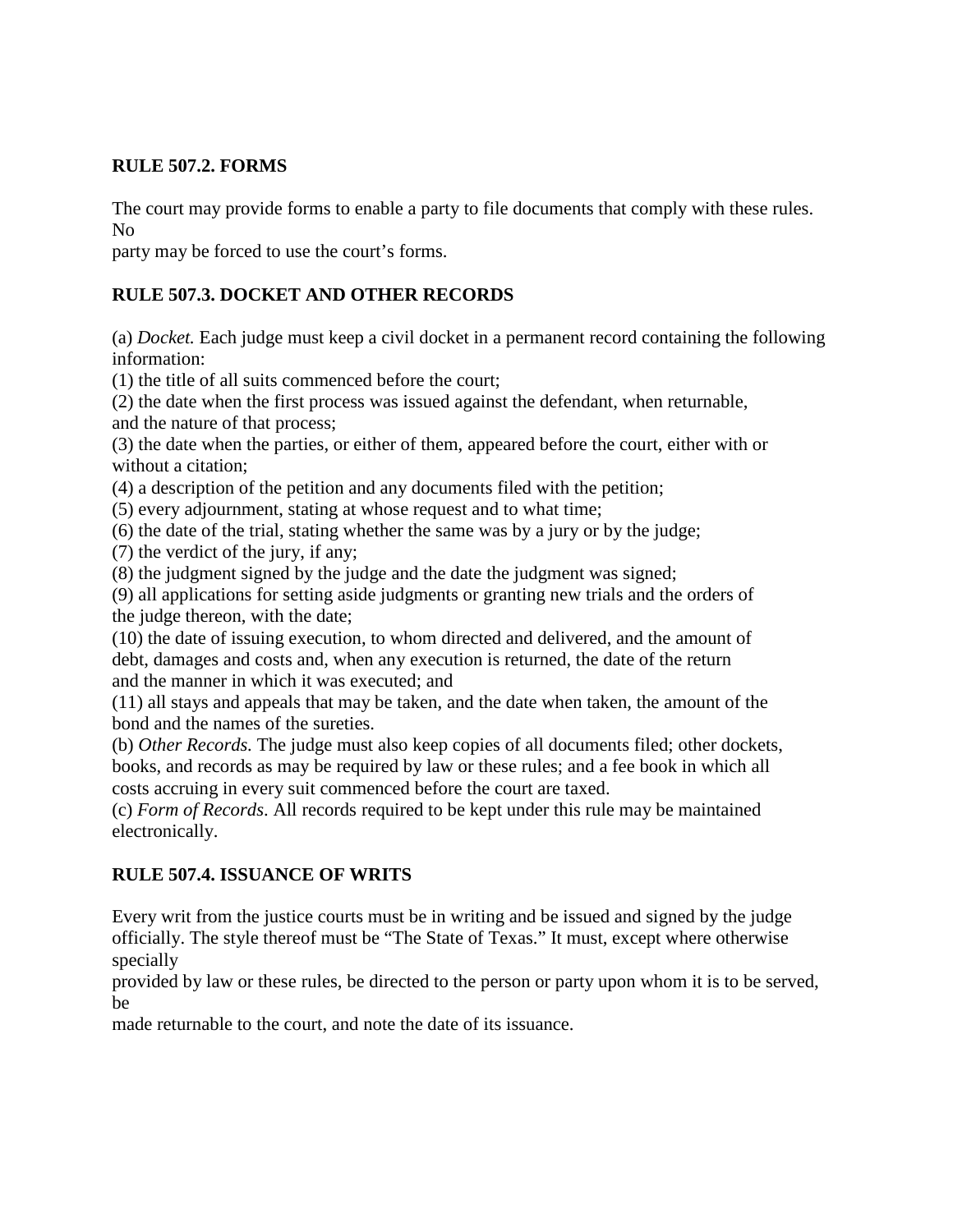#### **RULE 508. DEBT CLAIM CASES**

#### **RULE 508.1. APPLICATION**

Rule 508 applies to a claim for the recovery of a debt brought by an assignee of a claim, a financial

institution, a debt collector or collection agency, or a person or entity primarily engaged in the business of lending money at interest.

### **RULE 508.2. PETITION**

(a) *Contents*. In addition to the information required by Rule 502.2, a petition filed in a lawsuit governed by this rule must contain the following information:

(1) Credit Accounts. In a claim based upon a credit card, revolving credit, or open account, the petition must state:

(A) the account name or credit card name;

(B) the account number (which may be masked);

(C) the date of issue or origination of the account, if known;

(D) the date of charge-off or breach of the account, if known;

(E) the amount owed as of a date certain; and

(F) whether the plaintiff seeks ongoing interest.

(2) Personal and Business Loans. In a claim based upon a promissory note or other

promise to pay a specific amount as of a date certain, the petition must state:

(A) the date and amount of the original loan;

(B) whether the repayment of the debt was accelerated, if known;

(C) the date final payment was due;

(D) the amount due as of the final payment date;

(E) the amount owed as of a date certain; and

(F) whether plaintiff seeks ongoing interest.

(3) Ongoing Interest. If a plaintiff seeks ongoing interest, the petition must state:

(A) the effective interest rate claimed;

(B) whether the interest rate is based upon contract or statute; and

(C) the dollar amount of interest claimed as of a date certain.

(4) Assigned Debt. If the debt that is the subject of the claim has been assigned or transferred, the petition must state:

(A) that the debt claim has been transferred or assigned;

(B) the date of the transfer or assignment;

(C) the name of any prior holders of the debt; and

(D) the name or a description of the original creditor.

#### **RULE 508.3. DEFAULT JUDGMENT**

(a) *Generally*. If the defendant does not file an answer to a claim by the answer date or otherwise appear in the case, the judge must promptly render a default judgment upon the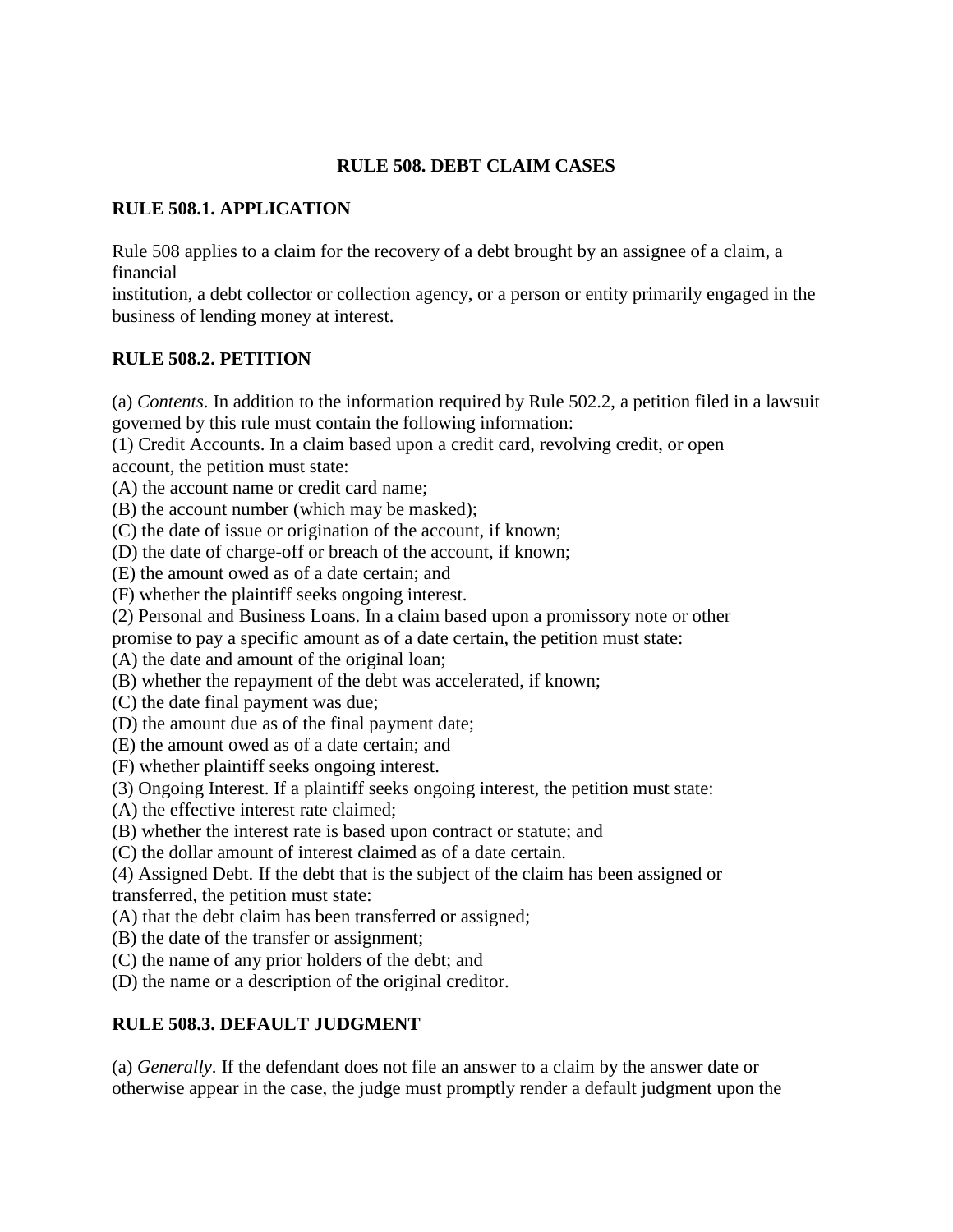plaintiff's proof of the amount of damages.

(b) *Proof of the Amount of Damages*.

(1) Evidence Must Be Served or Submitted. Evidence of plaintiff's damages must either be attached to the petition and served on the defendant or submitted to the court after defendant's failure to answer by the answer date.

(2) Form of Evidence. Evidence of plaintiff's damages may be offered in a sworn statement or in live testimony. The evidence offered may include documentary evidence.

(3) Establishment of the Amount of Damages. The amount of damages is established by evidence:

(A) that the account or loan was issued to the defendant and the defendant is obligated to pay it;

(B) that the account was closed or the defendant breached the terms of the account or loan agreement;

(C) of the amount due on the account or loan as of a date certain after all payment credits and offsets have been applied; and

(D) that the plaintiff owns the account or loan and, if applicable, how the plaintiff acquired the account or loan.

(4) Documentary Evidence Offered By Sworn Statement. Documentary evidence may be considered if it is attached to a sworn statement made by the plaintiff or its representative, a prior holder of the debt or its representative, or the original creditor or its representative, that attests to the following:

(A) the documents were kept in the regular course of business;

(B) it was the regular course of business for an employee or representative with knowledge of the act recorded to make the record or to transmit information to be included in such record;

(C) the documents were created at or near the time or reasonably soon thereafter; and

(D) the documents attached are the original or exact duplicates of the original.

(5) Consideration of Sworn Statement. A judge is not required to accept a sworn statement if the source of information or the method or circumstances of preparation indicate lack of trustworthiness. But a judge may not reject a sworn statement only because it is not made by the original creditor or because the documents attested to were created by a third party and subsequently incorporated into and relied upon by the business of the plaintiff.

(c) *Hearing*. The judge may enter a default judgment without a hearing if the plaintiff submits sufficient written evidence of its damages and should do so to avoid undue expense and delay. Otherwise, the plaintiff may request a default judgment hearing at which the plaintiff must appear, in person or by telephonic or electronic means, and prove its damages. If the plaintiff proves its damages, the judge must render judgment for the plaintiff in the amount proven. If the plaintiff is unable to prove its damages, the judge must render judgment in favor of the defendant.

(d) *Appearance*. If the defendant files an answer or otherwise appears in a case before a default judgment is signed by the judge, the judge must not render a default judgment and must set the case for trial.

(e) *Post-Answer Default*. If a defendant who has answered fails to appear for trial, the court may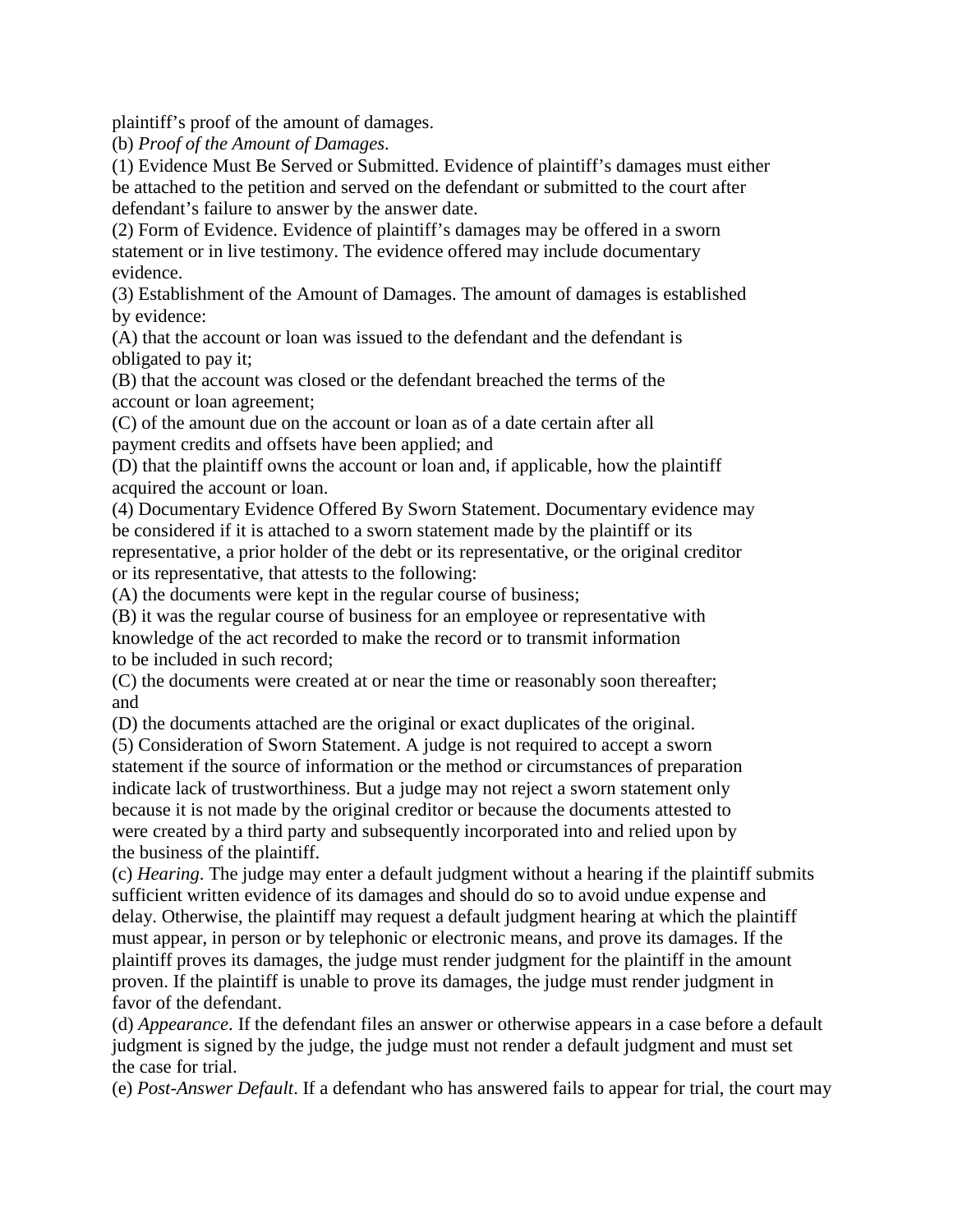proceed to hear evidence on liability and damages and render judgment accordingly.

### **RULE 509. REPAIR AND REMEDY CASES**

#### **RULE 509.1. APPLICABILITY OF RULE**

Rule 509 applies to a lawsuit filed in a justice court by a residential tenant under Chapter 92, Subchapter B of the Texas Property Code to enforce the landlord's duty to repair or remedy a condition materially affecting the physical health or safety of an ordinary tenant.

### **RULE 509.2. CONTENTS OF PETITION; COPIES; FORMS AND AMENDMENTS**

(a) *Contents of Petition*. The petition must be in writing and must include the following:

(1) the street address of the residential rental property;

(2) a statement indicating whether the tenant has received in writing the name and business street address of the landlord and landlord's management company;

(3) to the extent known and applicable, the name, business street address, and telephone number of the landlord and the landlord's management company, on-premises

manager, and rent collector serving the residential rental property;

(4) for all notices the tenant gave to the landlord requesting that the condition be repaired or remedied:

(A) the date of the notice;

(B) the name of the person to whom the notice was given or the place where the notice was given;

(C) whether the tenant's lease is in writing and requires written notice;

(D) whether the notice was in writing or oral;

(E) whether any written notice was given by certified mail, return receipt requested, or by registered mail; and

(F) whether the rent was current or had been timely tendered at the time notice was given;

(5) a description of the property condition materially affecting the physical health or safety of an ordinary tenant that the tenant seeks to have repaired or remedied;

(6) a statement of the relief requested by the tenant, including an order to repair or remedy a condition, a reduction in rent, actual damages, civil penalties, attorney's fees, and court costs;

(7) if the petition includes a request to reduce the rent:

(A) the amount of rent paid by the tenant, the amount of rent paid by the

government, if known, the rental period, and when the rent is due; and

(B) the amount of the requested rent reduction and the date it should begin;

(8) a statement that the total relief requested does not exceed \$10,000, excluding interest and court costs but including attorney's fees; and

(9) the tenant's name, address, and telephone number.

(b) *Copies*. The tenant must provide the court with copies of the petition and any attachments to the petition for service on the landlord.

(c) *Forms and Amendments*. A petition substantially in the form promulgated by the Supreme Court is sufficient. A suit may not be dismissed for a defect in the petition unless the tenant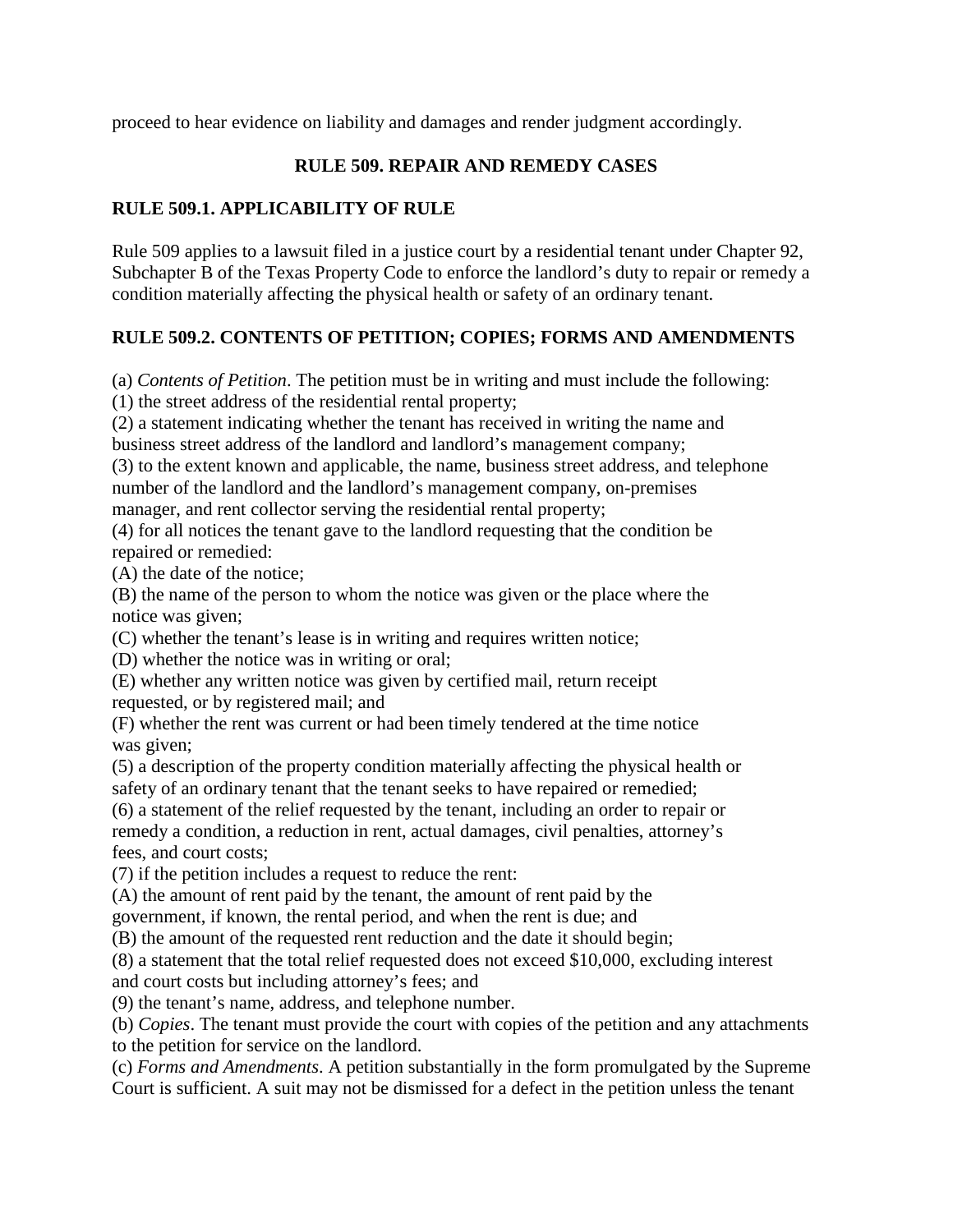is given an opportunity to correct the defect and does not promptly correct it.

### **RULE 509.3. CITATION: ISSUANCE; APPEARANCE DATE; ANSWER**

(a) *Issuance*. When the tenant files a written petition with a justice court, the judge must immediately issue citation directed to the landlord, commanding the landlord to appear before such judge at the time and place named in the citation.

(b) *Appearance Date; Answer*. The appearance date on the citation must not be less than 10 days nor more than 21 days after the petition is filed. For purposes of this rule, the appearance date on the citation is the trial date. The landlord may, but is not required to, file a written answer on or before the appearance date.

### **RULE 509.4. SERVICE AND RETURN OF CITATION; ALTERNATIVE SERVICE OF CITATION**

(a) *Service and Return of Citation*. The sheriff, constable, or other person authorized by Rule 501.2 who receives the citation must serve the citation by delivering a copy of it, along with a copy of the petition and any attachments, to the landlord at least 6 days before the appearance date. At least one day before the appearance date, the person serving the citation must file a return of service with the court that issued the citation. The citation must be issued, served, and returned in like manner as ordinary citations issued from a justice court. (b) *Alternative Service of Citation*.

(1) If the petition does not include the landlord's name and business street address, or if, after making diligent efforts on at least two occasions, the officer or authorized person is unsuccessful in serving the citation on the landlord under (a), the officer or authorized person must serve the citation by delivering a copy of the citation, petition, and any attachments to:

(A) the landlord's management company if the tenant has received written notice of the name and business street address of the landlord's management company; or

 $(B)$  if  $(b)(1)(A)$  does not apply and the tenant has not received the landlord's name and business street address in writing, the landlord's authorized agent for service of process, which may be the landlord's management company, on-premise manager, or rent collector serving the residential rental property. (2) If the officer or authorized person is unsuccessful in serving citation under  $(b)(1)$ after making diligent efforts on at least two occasions at either the business street address of the landlord's management company, if  $(b)(1)(A)$  applies, or at each available business street address of the landlord's authorized agent for service of process, if  $(b)(1)(B)$  applies, the officer or authorized person must execute and file in the justice court a sworn statement that the officer or authorized person made diligent efforts to serve the citation on at least two occasions at all available business street addresses of the landlord and, to the extent applicable, the landlord's management company, on-premises manager, and rent collector serving the residential rental property, providing the times, dates, and places of each attempted service. The judge may then authorize the officer or authorized person to serve citation by: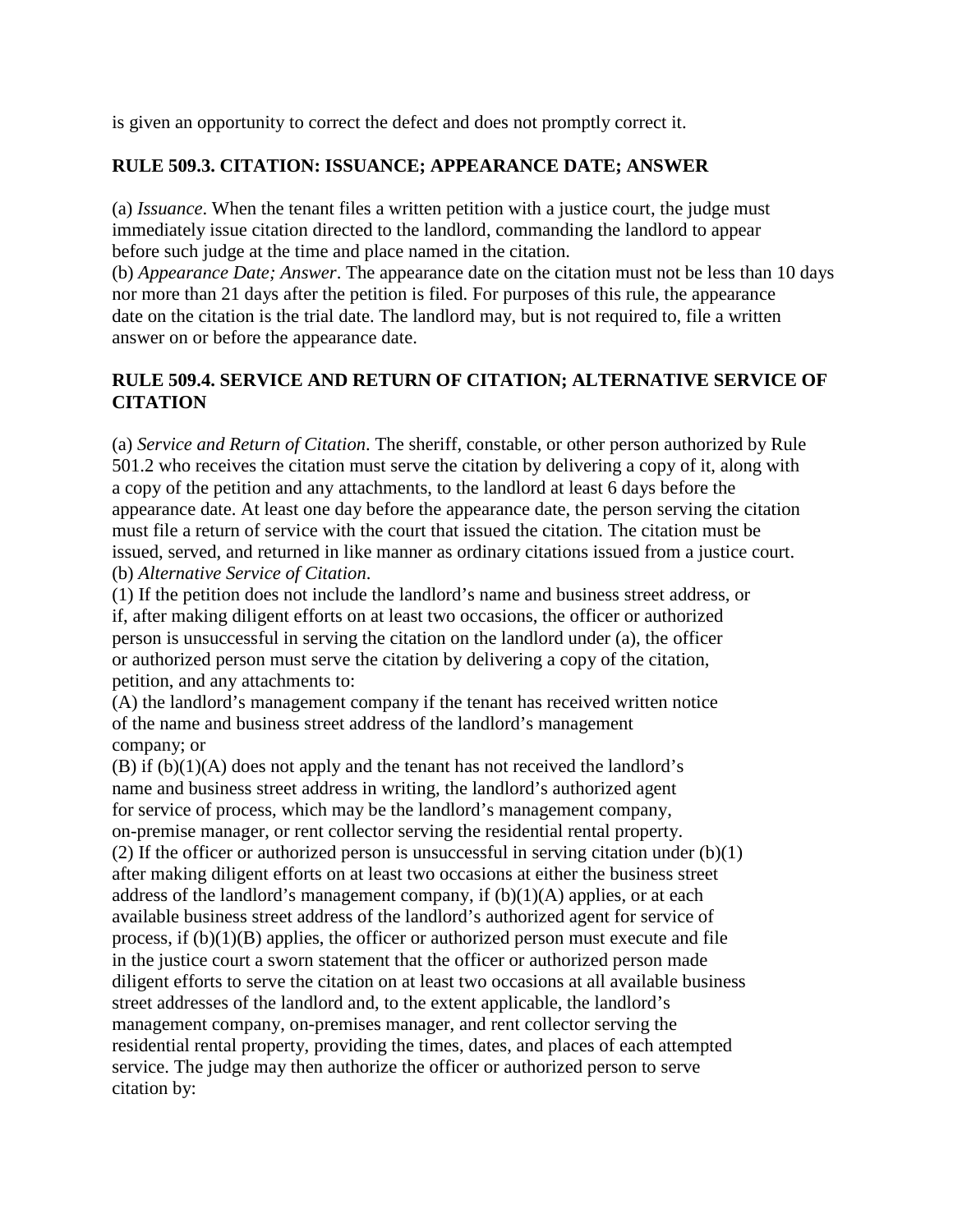(A) delivering a copy of the citation, petition, and any attachments to someone over the age of 16 years, at any business street address listed in the petition, or, if nobody answers the door at a business street address, either placing the citation, petition, and any attachments through a door mail chute or slipping them under the front door, and if neither of these latter methods is practical, affixing the citation, petition, and any attachments to the front door or main entry to the business street address;

(B) within 24 hours of complying with (b)(2)(A), sending by first class mail a true copy of the citation, petition, and any attachments addressed to the landlord at the landlord's business street address provided in the petition; and (C) noting on the return of the citation the date of delivery under  $(b)(2)(A)$  and the date of mailing under  $(b)(2)(B)$ .

The delivery and mailing to the business street address under  $(b)(2)(A)$ - $(B)$  must occur at least 6 days before the appearance date. At least one day before the appearance date, a return of service must be completed and filed in accordance with Rule 501.3 with the court that issued the citation. It is not necessary for the tenant to request the alternative service authorized by this rule.

## **RULE 509.5. DOCKETING AND TRIAL; FAILURE TO APPEAR**

(a) *Docketing and Trial*. The case must be docketed and tried as other cases. The judge may develop the facts of the case in order to ensure justice.

(b) *Failure to Appear*.

(1) If the tenant appears at trial and the landlord has been duly served and fails to appear at trial, the judge may proceed to hear evidence. If the tenant establishes that the tenant is entitled to recover, the judge must render judgment against the landlord in accordance with the evidence.

(2) If the tenant fails to appear for trial, the judge may dismiss the lawsuit.

### **RULE 509.6. JUDGMENT: AMOUNT; FORM AND CONTENT; ISSUANCE AND SERVICE; FAILURE TO COMPLY**

(a) *Amount*. Judgment may be rendered against the landlord for failure to repair or remedy a condition at the residential rental property if the total judgment does not exceed \$10,000, excluding interest and court costs but including attorney's fees. Any party who prevails in a lawsuit brought under these rules may recover the party's court costs and reasonable attorney's fees as allowed by law.

(b) *Form and Content*.

(1) The judgment must be in writing, signed, and dated and must include the names of the parties to the proceeding and the street address of the residential rental property where the condition is to be repaired or remedied.

(2) In the judgment, the judge may:

(A) order the landlord to take reasonable action to repair or remedy the condition;

(B) order a reduction in the tenant's rent, from the date of the first repair notice, in proportion to the reduced rental value resulting from the condition until the condition is repaired or remedied;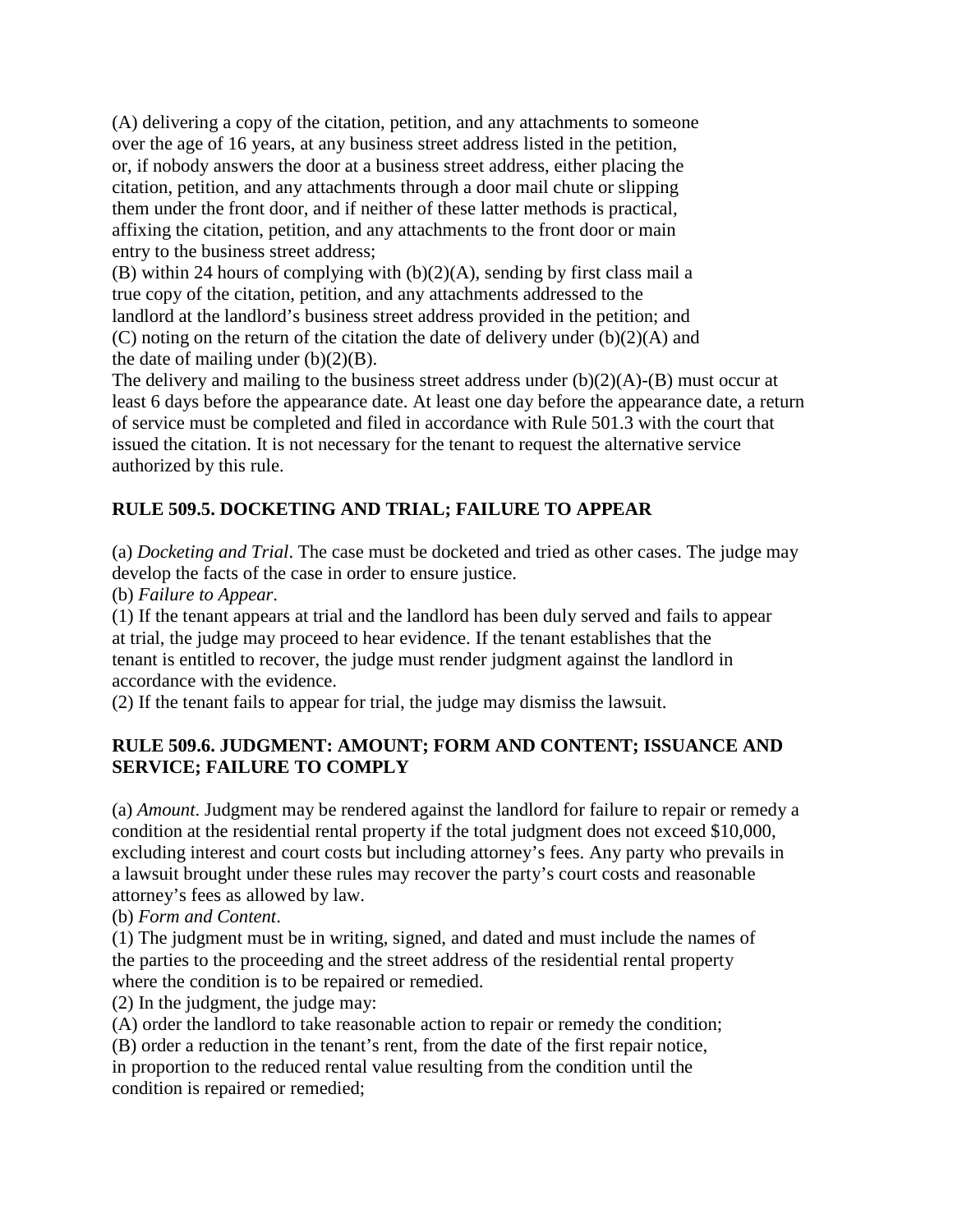(C) award a civil penalty of one month's rent plus \$500;

(D) award the tenant's actual damages; and

(E) award court costs and attorney's fees, excluding any attorney's fees for a claim for damages relating to a personal injury.

(3) If the judge orders the landlord to repair or remedy a condition, the judgment must include in reasonable detail the actions the landlord must take to repair or remedy the condition and the date when the repair or remedy must be completed.

(4) If the judge orders a reduction in the tenant's rent, the judgment must state:

(A) the amount of the rent the tenant must pay, if any;

(B) the frequency with which the tenant must pay the rent;

(C) the condition justifying the reduction of rent;

(D) the effective date of the order reducing rent;

(E) that the order reducing rent will terminate on the date the condition is repaired or remedied; and

(F) that on the day the condition is repaired or remedied, the landlord must give the tenant written notice, served in accordance with Rule 501.4, that the condition justifying the reduction of rent has been repaired or remedied and the rent will revert to the rent amount specified in the lease.

(c) *Issuance and Service*. The judge must issue the judgment. The judgment may be served on the landlord in open court or by any means provided in Rule 501.4 at an address listed in the citation, the address listed on any answer, or such other address the landlord furnishes to the court in writing. Unless the judge serves the landlord in open court or by other means provided in Rule 501.4, the sheriff, constable, or other authorized person who serves the landlord must promptly file a return of service in the justice court.

(d) *Failure to Comply*. If the landlord fails to comply with an order to repair or remedy a condition or reduce the tenant's rent, the failure is grounds for citing the landlord for contempt of court under Section 21.002 of the Texas Government Code.

#### **RULE 509.7. COUNTERCLAIMS**

Counterclaims and the joinder of suits against third parties are not permitted in suits under these rules. Compulsory counterclaims may be brought in a separate suit. Any potential causes of action,

including a compulsory counterclaim, that are not asserted because of this rule are not precluded.

#### **RULE 509.8. APPEAL: TIME AND MANNER; PERFECTION; EFFECT; COSTS; TRIAL**

#### **ON APPEAL**

(a) *Time and Manner.* Either party may appeal the decision of the justice court to a statutory county court or, if there is no statutory county court with jurisdiction, a county court or district court with jurisdiction by filing a written notice of appeal with the justice court within 21 days after the date the judge signs the judgment. If the judgment is amended in any respect, any party has the right to appeal within 21 days after the date the judge signs the new judgment, in the same manner set out in this rule.

(b) *Perfection.* The posting of an appeal bond is not required for an appeal under this rule, and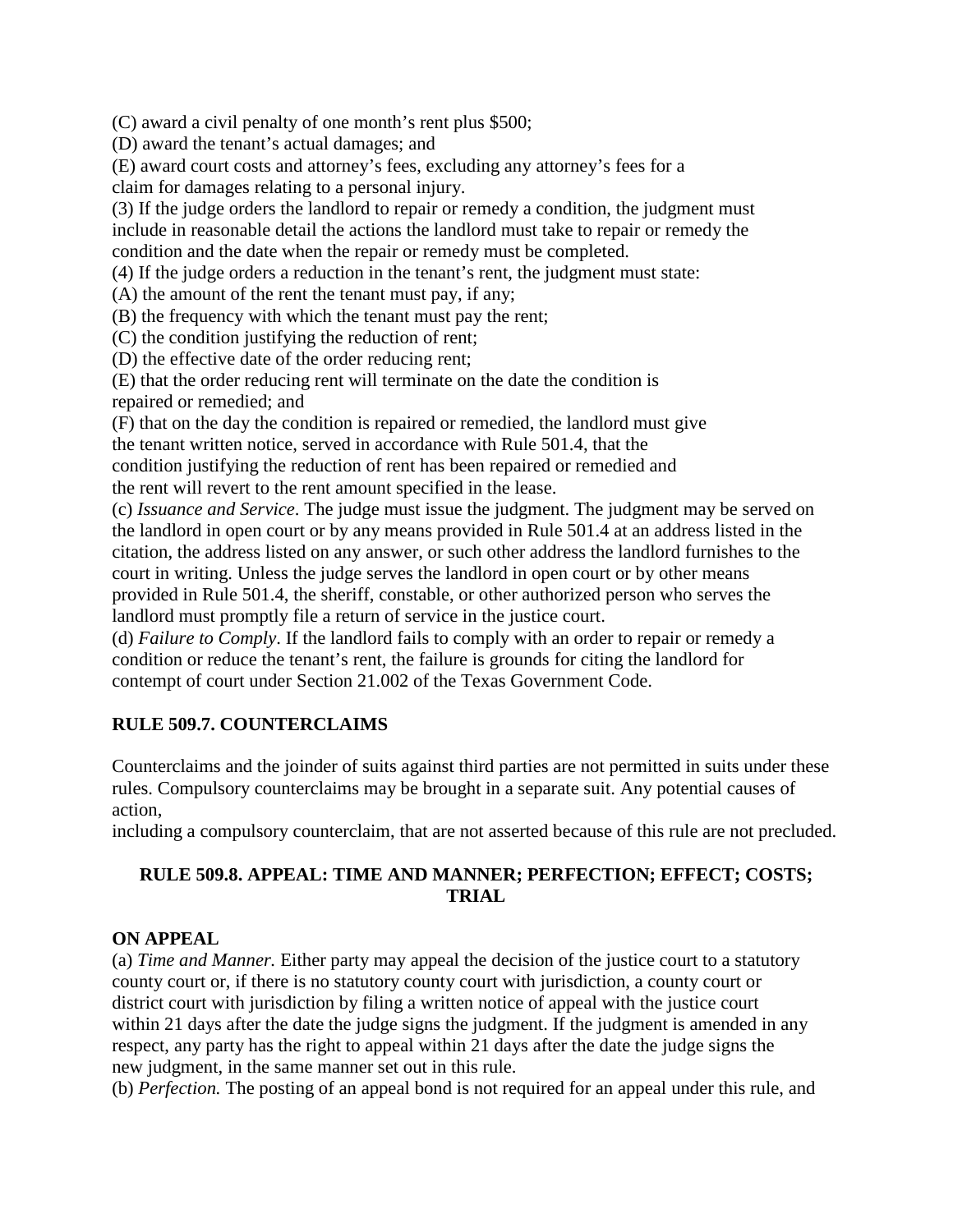the appeal is considered perfected with the filing of a notice of appeal. Otherwise, the appeal is in the manner provided by law for appeal from a justice court.

(c) *Effect.* The timely filing of a notice of appeal stays the enforcement of any order to repair or remedy a condition or reduce the tenant's rent, as well as any other actions.

(d) *Costs.* The appellant must pay the costs on appeal to a county court in accordance with Rule 143a.

(e) *Trial on Appeal.* On appeal, the parties are entitled to a trial de novo. A trial de novo is a new trial in which the entire case is presented as if there had been no previous trial. Either party is entitled to trial by jury on timely request and payment of a fee, if required. An appeal of a judgment of a justice court under these rules takes precedence in the county court and may be held at any time after the eighth day after the date the transcript is filed in the county court.

### **RULE 509.9. EFFECT OF WRIT OF POSSESSION**

If a judgment for the landlord for possession of the residential rental property becomes final, any order to repair or remedy a condition is vacated and unenforceable.

## **RULE 510. EVICTION CASES**

### **RULE 510.1. APPLICATION**

Rule 510 applies to a lawsuit to recover possession of real property under Chapter 24 of the Texas

Property Code.

## **RULE 510.2. COMPUTATION OF TIME FOR EVICTION CASES**

Rule 500.5 applies to the computation of time in an eviction case. But if a document is filed by mail

and not received by the court by the due date, the court may take any action authorized by these rules, including issuing a writ of possession requiring a tenant to leave the property.

#### **RULE 510.3. PETITION**

(a) *Contents*. In addition to the requirements of Rule 502.2, a petition in an eviction case must be sworn to by the plaintiff and must contain:

(1) a description, including the address, if any, of the premises that the plaintiff seeks possession of;

(2) a description of the facts and the grounds for eviction;

(3) a description of when and how notice to vacate was delivered;

(4) the total amount of rent due and unpaid at the time of filing, if any; and

(5) a statement that attorney fees are being sought, if applicable.

(b) *Where Filed*. The petition must be filed in the precinct where the premises is located. If it is filed elsewhere, the judge must dismiss the case. The plaintiff will not be entitled to a refund of the filing fee, but will be refunded any service fees paid if the case is dismissed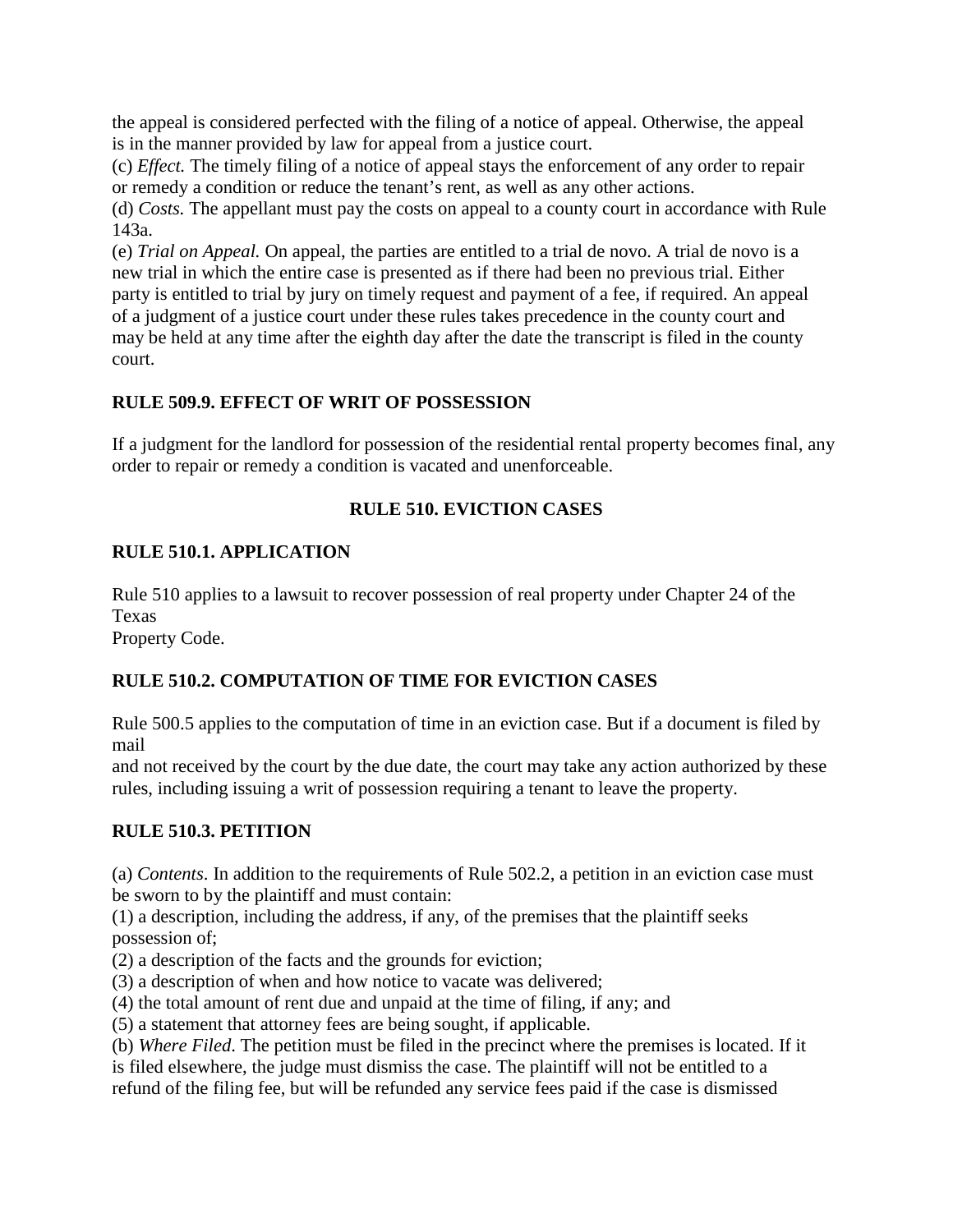before service is attempted.

(c) *Defendants Named*. If the eviction is based on a written residential lease, the plaintiff must name as defendants all tenants obligated under the lease residing at the premises whom plaintiff seeks to evict. No judgment or writ of possession may issue or be executed against a tenant obligated under a lease and residing at the premises who is not named in the petition and served with citation.

(d) *Claim for Rent*. A claim for rent within the justice court's jurisdiction may be asserted in an eviction case.

(e) *Only Issue*. The court must adjudicate the right to actual possession and not title. Counterclaims and the joinder of suits against third parties are not permitted in eviction cases. A claim that is not asserted because of this rule can be brought in a separate suit in a court of proper jurisdiction.

## **RULE 510.4. ISSUANCE, SERVICE, AND RETURN OF CITATION**

(a) *Issuance of Citation; Contents*. When a petition is filed, the court must immediately issue citation directed to each defendant. The citation must:

(1) be styled "The State of Texas";

(2) be signed by the clerk under seal of court or by the judge;

(3) contain the name, location, and address of the court;

(4) state the date of filing of the petition;

(5) state the date of issuance of the citation;

(6) state the file number and names of parties;

(7) state the plaintiff's cause of action and relief sought;

(8) be directed to the defendant;

(9) state the name and address of attorney for plaintiff, or if the plaintiff does not have an attorney, the address of plaintiff;

(10) state the day the defendant must appear in person for trial at the court issuing citation, which must not be less than 10 days nor more than 21 days after the petition is filed;

(11) notify the defendant that if the defendant fails to appear in person for trial, judgment by default may be rendered for the relief demanded in the petition;

(12) inform the defendant that, upon timely request and payment of a jury fee no later than 3 days before the day set for trial, the case will be heard by a jury;

(13) contain all warnings required by Chapter 24 of the Texas Property Code; and

(14) include the following statement: "For further information, consult Part V of the Texas Rules of Civil Procedure, which is available online and also at the court listed on this citation."

(b) *Service and Return of Citation*.

(1) Who May Serve. Unless otherwise authorized by written court order, citation must be served by a sheriff or constable.

(2) Method of Service. The constable, sheriff, or other person authorized by written court order receiving the citation must execute it by delivering a copy with a copy of the petition attached to the defendant, or by leaving a copy with a copy of the petition attached with some person, other than the plaintiff, over the age of 16 years, at the defendant's usual place of residence, at least 6 days before the day set for trial.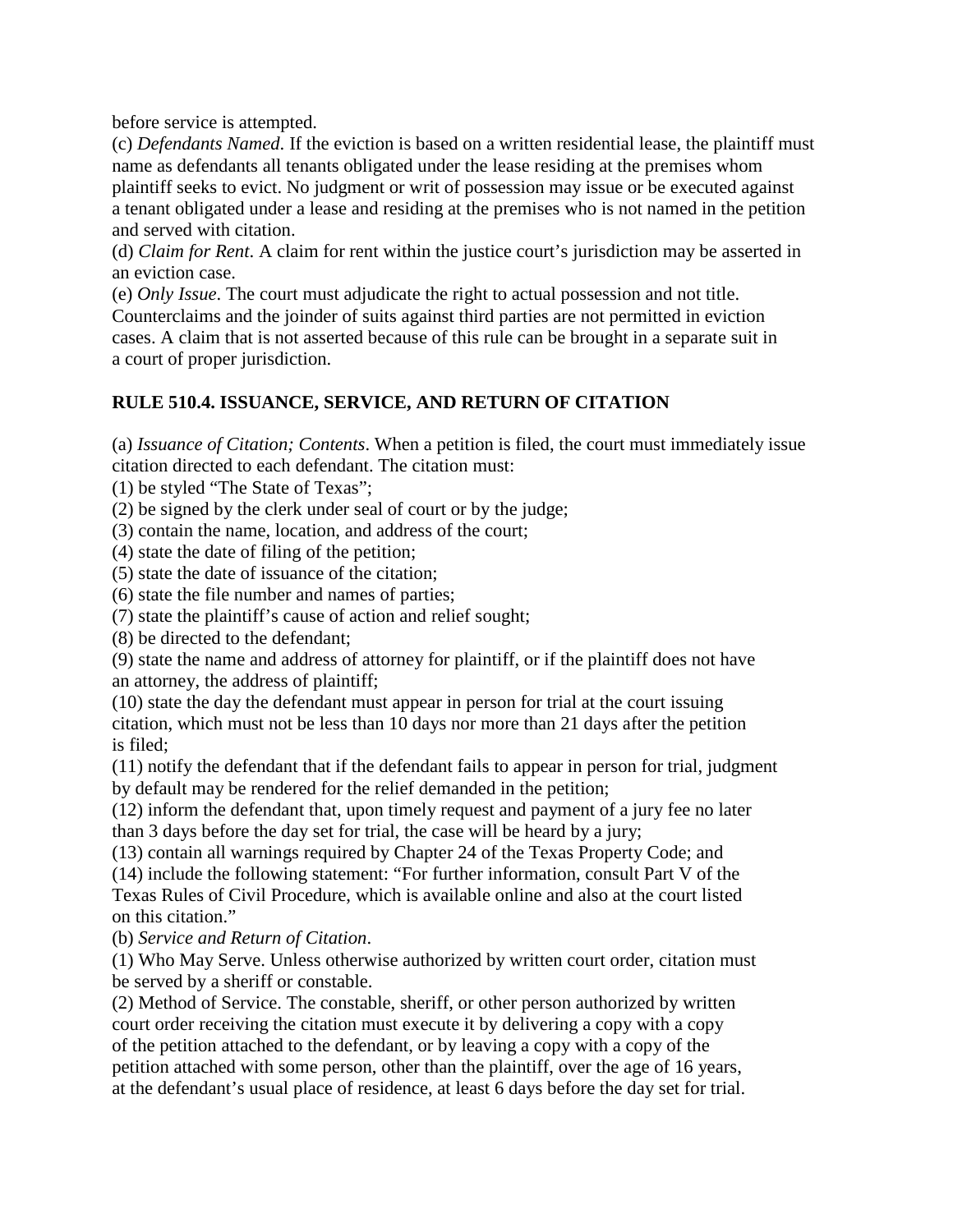(3) Return of Service. At least one day before the day set for trial, the constable, sheriff, or other person authorized by written court order must complete and file a return of service in accordance with Rule 501.3 with the court that issued the citation.

(c) *Alternative Service by Delivery to the Premises*.

(1) When Allowed. The citation may be served by delivery to the premises if: (A) the constable, sheriff, or other person authorized by written court order is unsuccessful in serving the citation under (b);

(B) the petition lists all home and work addresses of the defendant that are known to the plaintiff and states that the plaintiff knows of no other home or work addresses of the defendant in the county where the premises are located; and

(C) the constable, sheriff, or other person authorized files a sworn statement that it has made diligent efforts to serve such citation on at least two occasions at all addresses of the defendant in the county where the premises are located, stating the times and places of attempted service.

(2) Authorization. The judge must promptly consider a sworn statement filed under (1)(C) and determine whether citation may be served by delivery to the premises. The plaintiff is not required to make a request or motion for alternative service.

(3) Method. If the judge authorizes service by delivery to the premises, the constable, sheriff, or other person authorized by written court order must, at least 6 days before the day set for trial:

(A) deliver a copy of the citation with a copy of the petition attached to the premises by placing it through a door mail chute or slipping it under the front door; if neither method is possible, the officer may securely affix the citation to the front door or main entry to the premises; and

(B) deposit in the mail a copy of the citation with a copy of the petition attached, addressed to defendant at the premises and sent by first class mail.

(4) Notation on Return. The constable, sheriff, or other person authorized by written court order must note on the return of service the date the citation was delivered and the date it was deposited in the mail.

## **RULE 510.5. REQUEST FOR IMMEDIATE POSSESSION**

(a) *Immediate Possession Bond.* The plaintiff may, at the time of filing the petition or at any time prior to final judgment, file a possession bond to be approved by the judge in the probable amount of costs of suit and damages that may result to defendant in the event that the suit has been improperly instituted, and conditioned that the plaintiff will pay defendant all such costs and damages that are adjudged against plaintiff.

(b) *Notice to Defendant*. The court must notify a defendant that the plaintiff has filed a possession bond. The notice must be served in the same manner as service of citation and must inform the defendant that if the defendant does not file an answer or appear for trial, and judgment for possession is granted by default, an officer will place the plaintiff in possession of the property on or after the 7th day after the date defendant is served with the notice.

(c) *Time for Issuance and Execution of Writ*. If judgment for possession is rendered by default and a possession bond has been filed, approved, and served under this rule, a writ of possession must issue immediately upon demand and payment of any required fees. The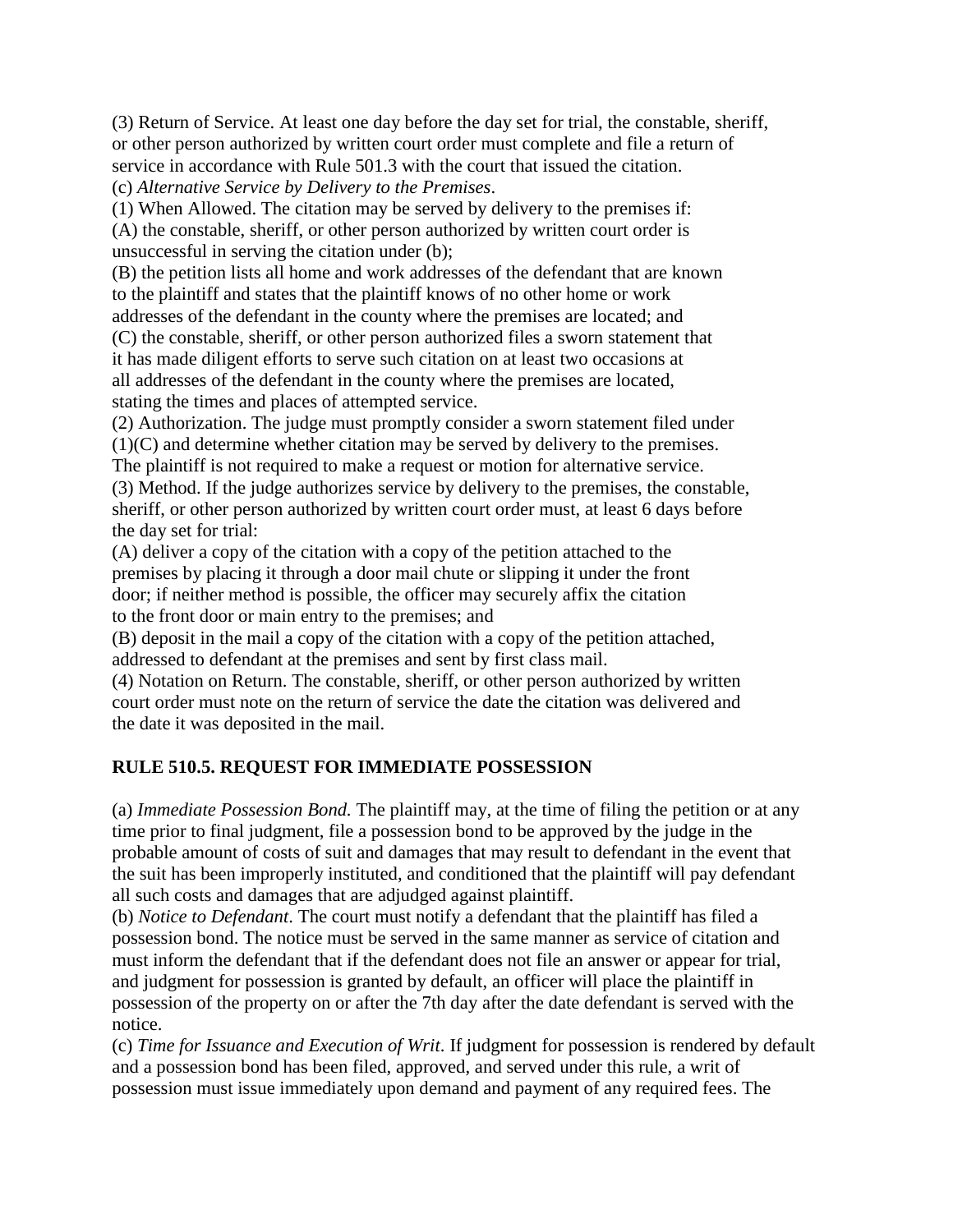writ must not be executed before the 7th day after the date defendant is served with notice under (b).

(d) *Effect of Appearance*. If the defendant files an answer or appears at trial, no writ of possession may issue before the 6th day after the date a judgment for possession is signed or the day following the deadline for the defendant to appeal the judgment, whichever is later.

### **RULE 510.6. TRIAL DATE; ANSWER; DEFAULT JUDGMENT**

(a) *Trial Date and Answer*. The defendant must appear for trial on the day set for trial in the citation. The defendant may, but is not required to, file a written answer with the court on or before the day set for trial in the citation.

(b) *Default Judgment*. If the defendant fails to appear at trial and fails to file an answer before the case is called for trial, and proof of service has been filed in accordance with Rule 510.4, the allegations of the complaint must be taken as admitted and judgment by default rendered accordingly. If a defendant who has answered fails to appear for trial, the court may proceed to hear evidence and render judgment accordingly.

(c) *Notice of Default.* When a default judgment is signed, the clerk must immediately mail written notice of the judgment by first class mail to the defendant at the address of the premises.

### **RULE 510.7. TRIAL**

(a) *Trial*. An eviction case will be docketed and tried as other cases. No eviction trial may be held less than 6 days after service under Rule 510.4 has been obtained.

(b) *Jury Trial Demanded***.** Any party may file a written demand for trial by jury by making a request to the court at least 3 days before the trial date. The demand must be accompanied by payment of a jury fee or by filing a sworn statement of inability to pay the jury fee. If a jury is demanded by either party, the jury will be impaneled and sworn as in other cases; and after hearing the evidence it will return its verdict in favor of the plaintiff or the defendant. If no jury is timely demanded by either party, the judge will try the case.

(c) *Limit on Postponement*. Trial in an eviction case must not be postponed for more than 7 days total unless both parties agree in writing.

## **RULE 510.8. JUDGMENT; WRIT; NO NEW TRIAL**

(a) *Judgment Upon Jury Verdict*. Where a jury has returned a verdict, the judge may render judgment on the verdict or, if the verdict is contrary to the law or the evidence, judgment notwithstanding the verdict.

(b) *Judgment for Plaintiff*. If the judgment is in favor of the plaintiff, the judge must render judgment for plaintiff for possession of the premises, costs, delinquent rent as of the date of entry of judgment, if any, and attorney fees if recoverable by law.

(c) *Judgment for Defendant*. If the judgment is in favor of the defendant, the judge must render judgment for defendant against the plaintiff for costs and attorney fees if recoverable by law. (d) *Writ*. If the judgment or verdict is in favor of the plaintiff, the judge must award a writ of possession upon demand of the plaintiff and payment of any required fees.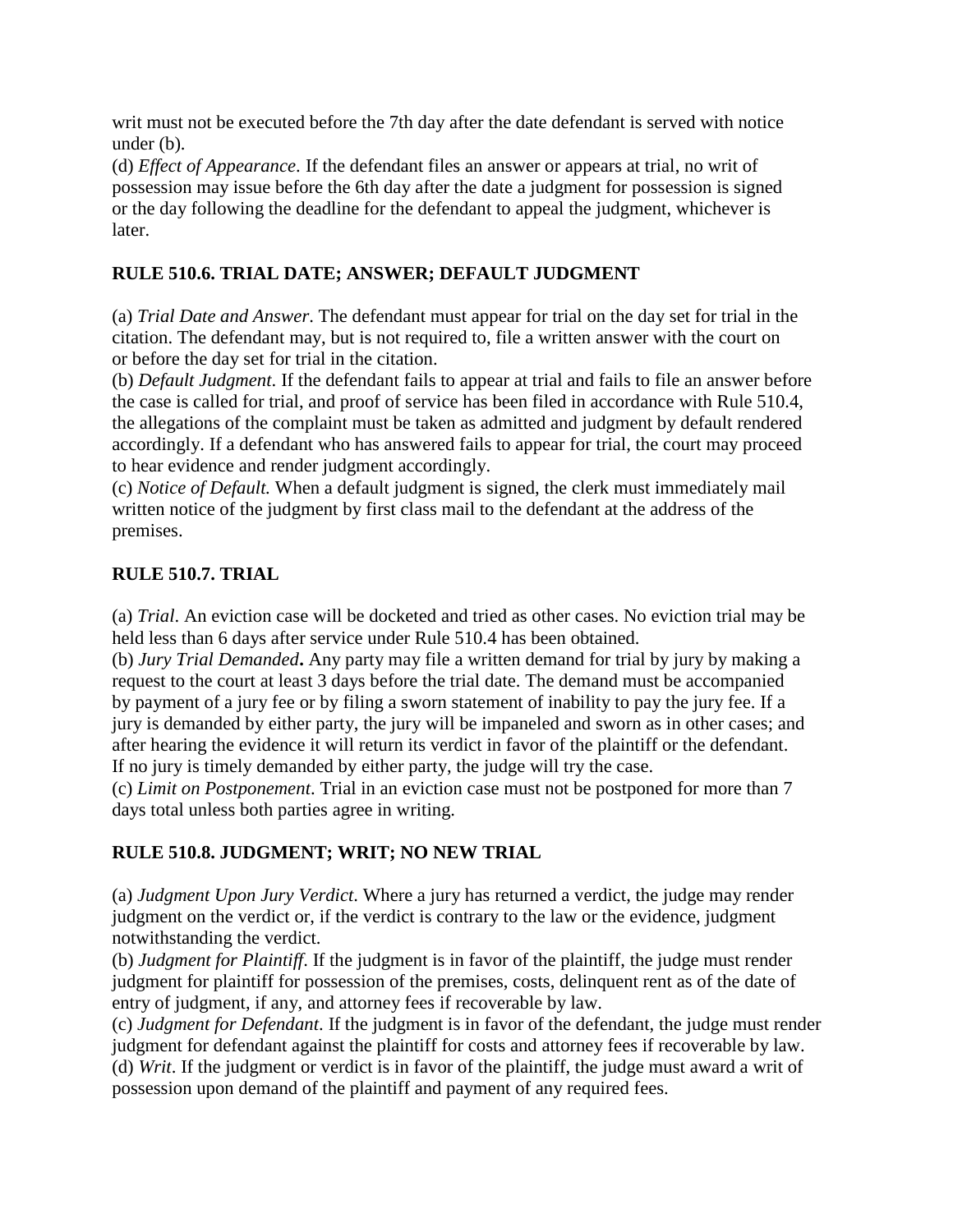(1) Time to Issue. Except as provided by Rule 510.5, no writ of possession may issue before the 6th day after the date a judgment for possession is signed or the day following the deadline for the defendant to appeal the judgment, whichever is later.

A writ of possession may not issue more than 60 days after a judgment for possession is signed. For good cause, the court may extend the deadline for issuance to 90 days after a judgment for possession is signed.

(2) Time to Execute. A writ of possession may not be executed after the 90th day after a judgment for possession is signed.

(3) Effect of Appeal. A writ of possession must not issue if an appeal is perfected and, if applicable, rent is paid into the registry, as required by these rules.

(e) *No Motion For New Trial*. No motion for new trial may be filed.

### **RULE 510.9. APPEAL**

(a) *How Taken; Time.* A party may appeal a judgment in an eviction case by filing a bond, making a cash deposit, or filing a sworn statement of inability to pay with the justice court within 5 days after the judgment is signed.

(b) *Amount of Security; Terms.* The justice court judge will set the amount of the bond or cash deposit to include the items enumerated in Rule 510.11. The bond or cash deposit must be payable to the appellee and must be conditioned on the appellant's prosecution of its appeal to effect and payment of any judgment and all costs rendered against it on appeal.

(c) *Sworn Statement of Inability to Pay*.

(1) Filing. An appellant who cannot furnish a bond or pay a cash deposit in the amount required may instead file a sworn statement of inability to pay. The statement must meet the requirements of Rule 502.3(b).

(2) Contest. The statement may be contested as provided in Rule 502.3(d) within 5 days after the opposing party receives notice that the statement was filed.

(3) Appeal If Contest Sustained. If the contest is sustained, the appellant may appeal that decision by filing notice with the justice court within 5 days of that court's written order. The justice court must then forward all related documents to the county court for resolution. The county court must set the matter for hearing within 5 days and hear the contest de novo, as if there had been no previous hearing, and, if the appeal is granted, must direct the justice court to transmit to the clerk of the county court the transcript, records, and papers of the case, as provided in these rules. (4) If No Appeal or If Appeal Overruled. If the appellant does not appeal the ruling sustaining the contest, or if the county court denies the appeal, the appellant may, within one business day, post an appeal bond or make a cash deposit in compliance with this rule.

(5) Payment of Rent in Nonpayment of Rent Appeals.

(A) Notice. If a defendant appeals an eviction for nonpayment of rent by filing a sworn statement of inability to pay, the justice court must provide to the defendant a written notice at the time the statement is filed that contains the following information in bold or conspicuous type:

(i) the amount of the initial deposit of rent, equal to one rental period's rent under the terms of the rental agreement, that the defendant must pay into the justice court registry;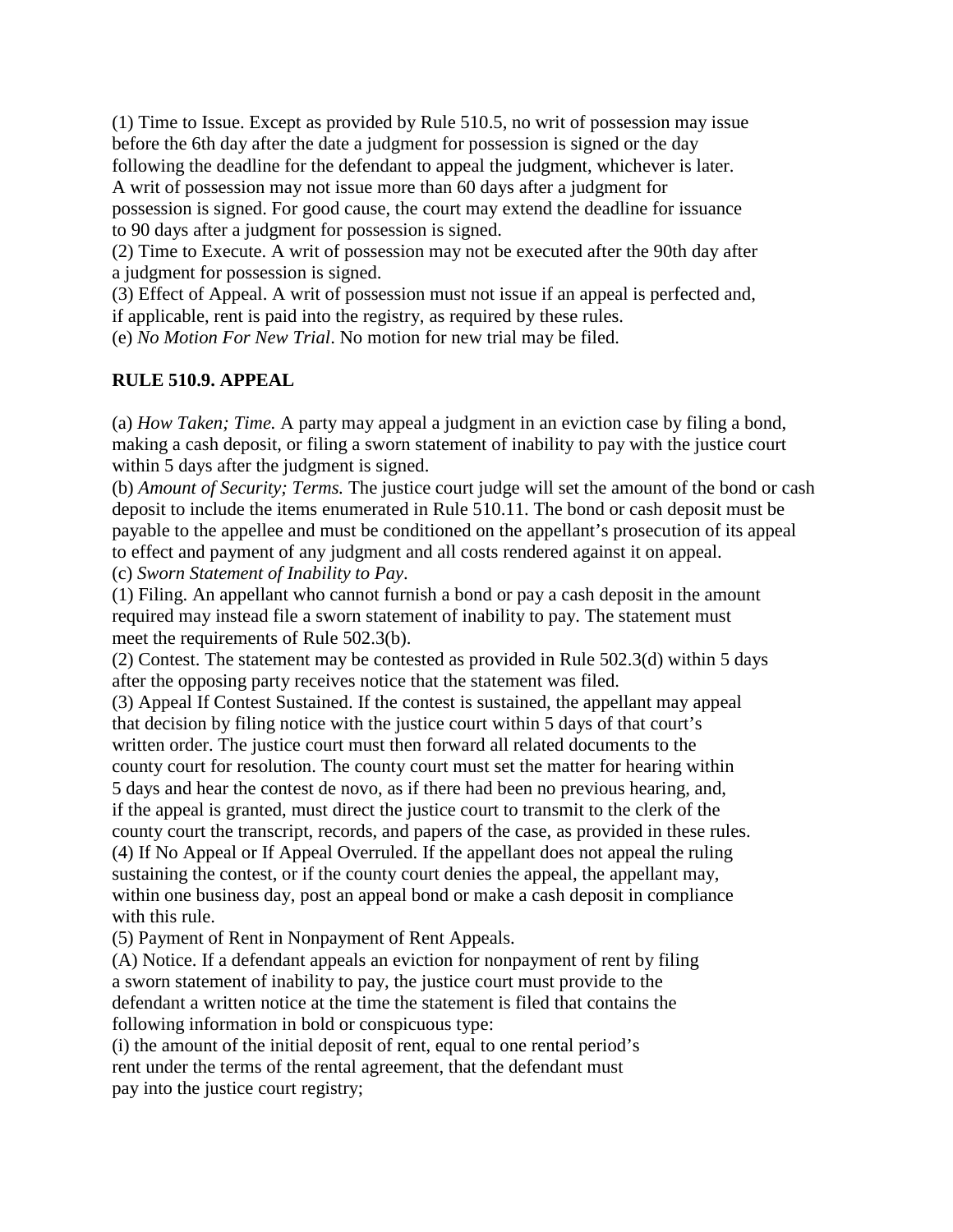(ii) whether the initial deposit must be paid in cash, cashier's check, or money order, and to whom the cashier's check or money order, if applicable, must be made payable;

(iii) the calendar date by which the initial deposit must be paid into the justice court registry, which must be within 5 days of the date the sworn statement of inability to pay is filed; and

(iv) a statement that failure to pay the required amount into the justice court registry by the required date may result in the court issuing a writ of possession without hearing.

(B) Defendant May Remain in Possession. A defendant who appeals an eviction for nonpayment of rent by filing a sworn statement of inability to pay is entitled to stay in possession of the premises during the pendency of the appeal by complying with the following procedure:

(i) Within 5 days of the date that the defendant files a sworn statement of inability to pay, it must pay into the justice court registry the amount set forth in the notice provided at the time the defendant filed the statement. If the defendant was provided with notice and fails to pay the designated amount into the justice court registry within 5 days, and the transcript has not been transmitted to the county clerk, the plaintiff is entitled, upon request and payment of the applicable fee, to a writ of possession, which the justice court must issue immediately and without hearing.

(ii) During the appeal process as rent becomes due under the rental agreement, the defendant must pay the designated amount into the county court registry within 5 days of the rental due date under the terms of the rental agreement.

(iii) If a government agency is responsible for all or a portion of the rent, the defendant must pay only that portion of the rent determined by the justice court to be paid during appeal. Either party may contest the portion of the rent that the justice court determines must be paid into the county court registry by filing a contest within 5 days after the judgment is signed. If a contest is filed, the justice court must notify the parties and hold a hearing on the contest within 5 days. If the defendant objects to the justice court's ruling at the hearing, the defendant is required to pay only the portion claimed to be owed by the defendant until the issue is tried in county court.

(iv) If the defendant fails to pay the designated amount into the court registry within the time limits prescribed by these rules, the plaintiff may file a sworn motion that the defendant is in default in county court. The plaintiff must notify the defendant of the motion and the hearing date. Upon a showing that the defendant is in default, the court must issue a writ of possession.

(v) The plaintiff may withdraw any or all rent in the county court registry upon sworn motion and hearing, prior to final determination of the case, showing just cause; dismissal of the appeal; or order of the court after final hearing.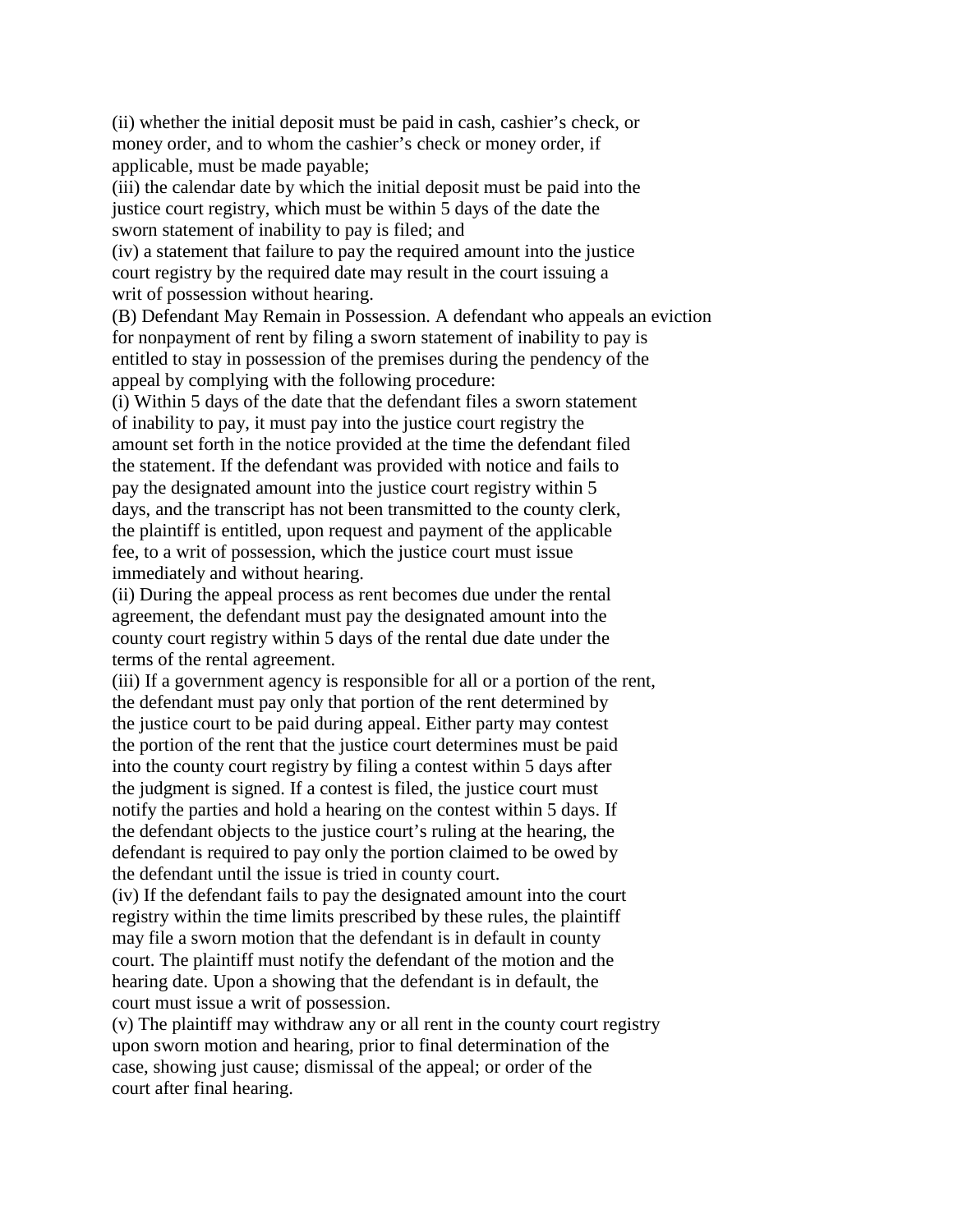(vi) All hearings and motions under this subparagraph are entitled to precedence in the county court.

(d) *Notice to Other Parties Required.* If a statement of inability to pay is filed, the court must provide notice to all other parties that the statement was filed no later than the next business day. Within 5 days of filing a bond or making a cash deposit, an appellant must serve written notice of the appeal on all other parties using a method approved under Rule 501.4. (e) *No Default on Appeal Without Compliance With Rule.* No judgment may be taken by default against the adverse party in the court to which the case has been appealed without first showing substantial compliance with this rule.

(f) *Appeal Perfected*. An appeal is perfected when a bond, cash deposit, or statement of inability to pay is filed in accordance with this rule.

# **RULE 510.10. RECORD ON APPEAL; DOCKETING; TRIAL DE NOVO**

(a) *Preparation and Transmission of Record*. Unless otherwise provided by law or these rules, when an appeal has been perfected, the judge must stay all further proceedings on the judgment and must immediately send to the clerk of the county court a certified copy of all docket entries, a certified copy of the bill of costs, and the original papers in the case together with any money in the court registry, including sums tendered pursuant to Rule 510.9(c)(5)(B).

(b) *Docketing; Notice*. The county clerk must docket the case and must immediately notify the parties of the date of receipt of the transcript and the docket number of the case. The notice must advise the defendant that it must file a written answer in the county court within 8 days if one was not filed in the justice court.

(c) *Trial De Novo*. The case must be tried de novo in the county court. A trial de novo is a new trial in which the entire case is presented as if there had been no previous trial. The trial, as well as any hearings and motions, is entitled to precedence in the county court.

# **RULE 510.11. DAMAGES ON APPEAL**

On the trial of the case in the county court the appellant or appellee will be permitted to plead, prove

and recover his damages, if any, suffered for withholding or defending possession of the premises

during the pendency of the appeal. Damages may include but are not limited to loss of rentals during

the pendency of the appeal and attorney fees in the justice and county courts provided, as to attorney

fees, that the requirements of Section 24.006 of the Texas Property Code have been met. Only the

party prevailing in the county court will be entitled to recover damages against the adverse party. The prevailing party will also be entitled to recover court costs and to recover against the sureties on the appeal bond in cases where the adverse party has executed an appeal bond.

# **RULE 510.12. JUDGMENT BY DEFAULT ON APPEAL**